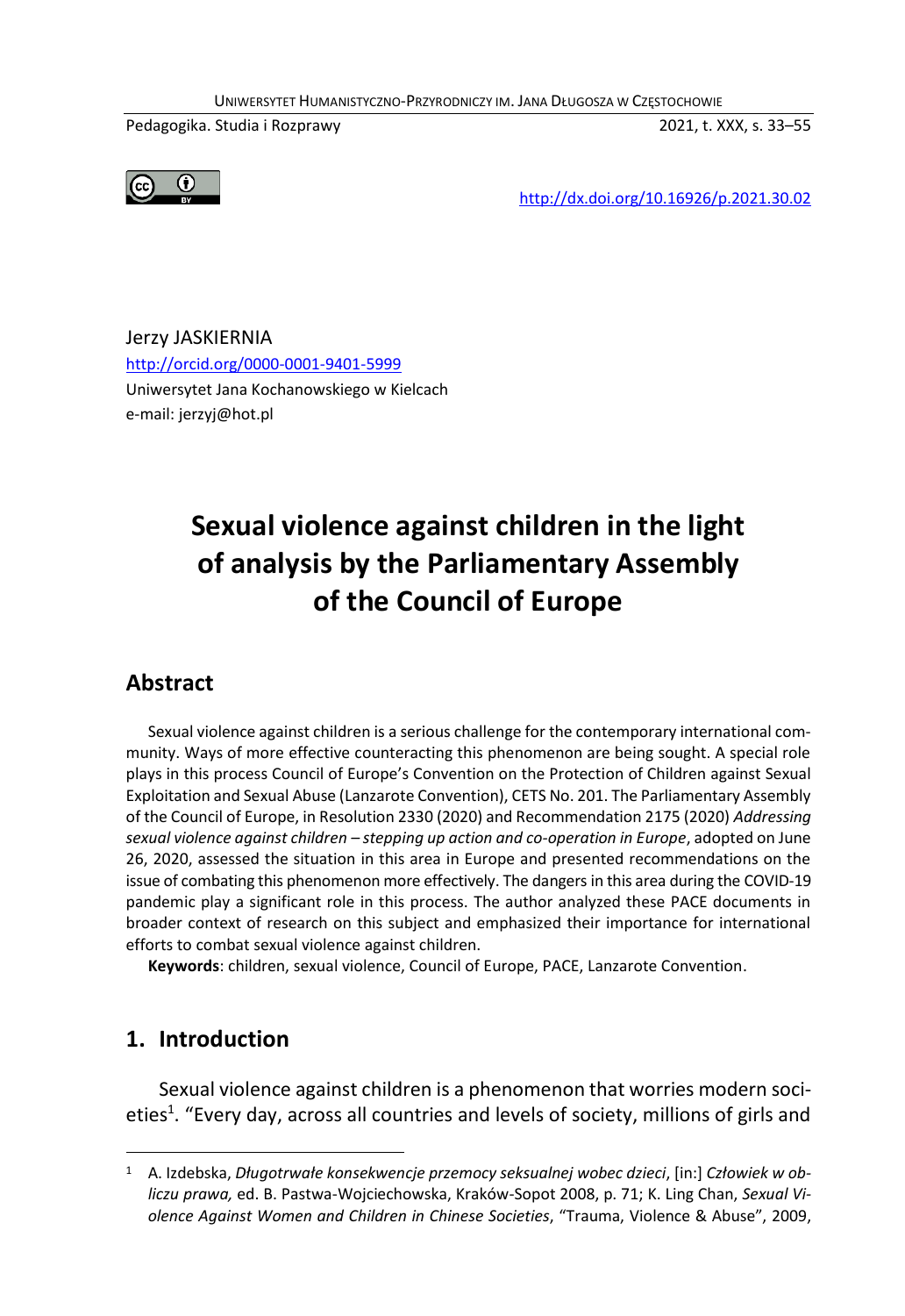boys face the alarmingly common childhood experience of sexual abuse and exploitation. Preventing violence and exploitation of children is everyone's business, everywhere, at all times. We must address this challenge and break the silence" – said Amina J. Mohammed, the UN Deputy Secretary-General in 2018 $^{\text{2}}$ .

In recent years, much has been done to tackle sexual violence against children. Awareness of the prevalence of such violence has been raised. Past occurrences ("historic child sexual abuse") have been disclosed in several countries and received significant media attention. International legal standards have been developed. National strategies have been put into place. Innovative approaches, such as *Barnahús* – child-friendly interdisciplinary focal points for abuse disclosure and child protection – have been promoted. Nevertheless, challenges remain. The use of information and communication technologies (ICTs) facilitates sexual violence at an unprecedented level, and the increase of child sexual abuse material on-line is exponential. In 2019 alone, the Internet Watch Foundation dealt with over a quarter of a million reports of on-line images and videos of child sexual abuse, which is twice as many as in 2016. At the same time, sexual violence against children remains largely unreported, and is often referred to as the "taboo of taboos". Balance between the best interest of the child and the need to prosecute the perpetrators is not easy to achieve. Lack of co-ordination among relevant agencies often impedes effective responses<sup>3</sup>.

In this situation, on the one hand, a precise diagnosis of this phenomenon<sup>4</sup> and, on the other hand, the search for remedial measures are of particular importance<sup>5</sup>, including legal regulation<sup>6</sup>. It is not only about the efforts of national authorities, but also about involving the international public opinion. Various international organizations are making efforts to combat sexual violence against children. Among them is the Council of Europe. Therefore, it is worth getting acquainted with the way this organization perceives this problem<sup>7</sup>. In 2020, we

no 1, p. 69; A.B. van As, *Physical and sexual violence against children*, "South African Medical Journal", 2016, no 11, p. 1075; M. Seto, *Pedophilia and sexual offending against children: theory, assessment, and intervention*, American Psychological Association, Washington 2018, p. 34; A. Trotz, *Three Letters against Sexual Violence against Children*, "The Point is to Change the World", 20 April 2020, p. 194.

<sup>2</sup> PACE Doc. 15109, 27 May 2020.

<sup>3</sup> Ibidem.

<sup>4</sup> C. Wekerle, P.K. Kerig, *Sexual and Non-Sexual Violence Against Children and Youth: Current Issues in Gender, Trauma and Resilience*, "Journal of Child & Adolescent Trauma" 2017, no 1, p. 3–4; E.V. Nutskova, *Diagnostic and forensic assessment of the psychological consequences of sexual violence and abuse against girls*, "Psihologiâ i Pravo", 2018, no 4, p. 75.

<sup>5</sup> C. Dettmeijer-Vermeulen, *PL-24 Tackling Sexual Violence Against Children*, "Journal of Sexual Medicin" 2017, no 5, p. 218; T.O. Cabral, I. Laureano, *Communication Design Against Child Sexual Violence*, "Advances in Ergonomics in Design", 2018, vol. 777, p. 473.

<sup>6</sup> D. Halder, *Child sexual abuse and protection laws in India*, Sage Publication, New Delhi 2018, p. 43.

<sup>7</sup> *Protecting children from sexual violence: a comprehensive approach*, Council of Europe, Strasbourg 2010, p. 4.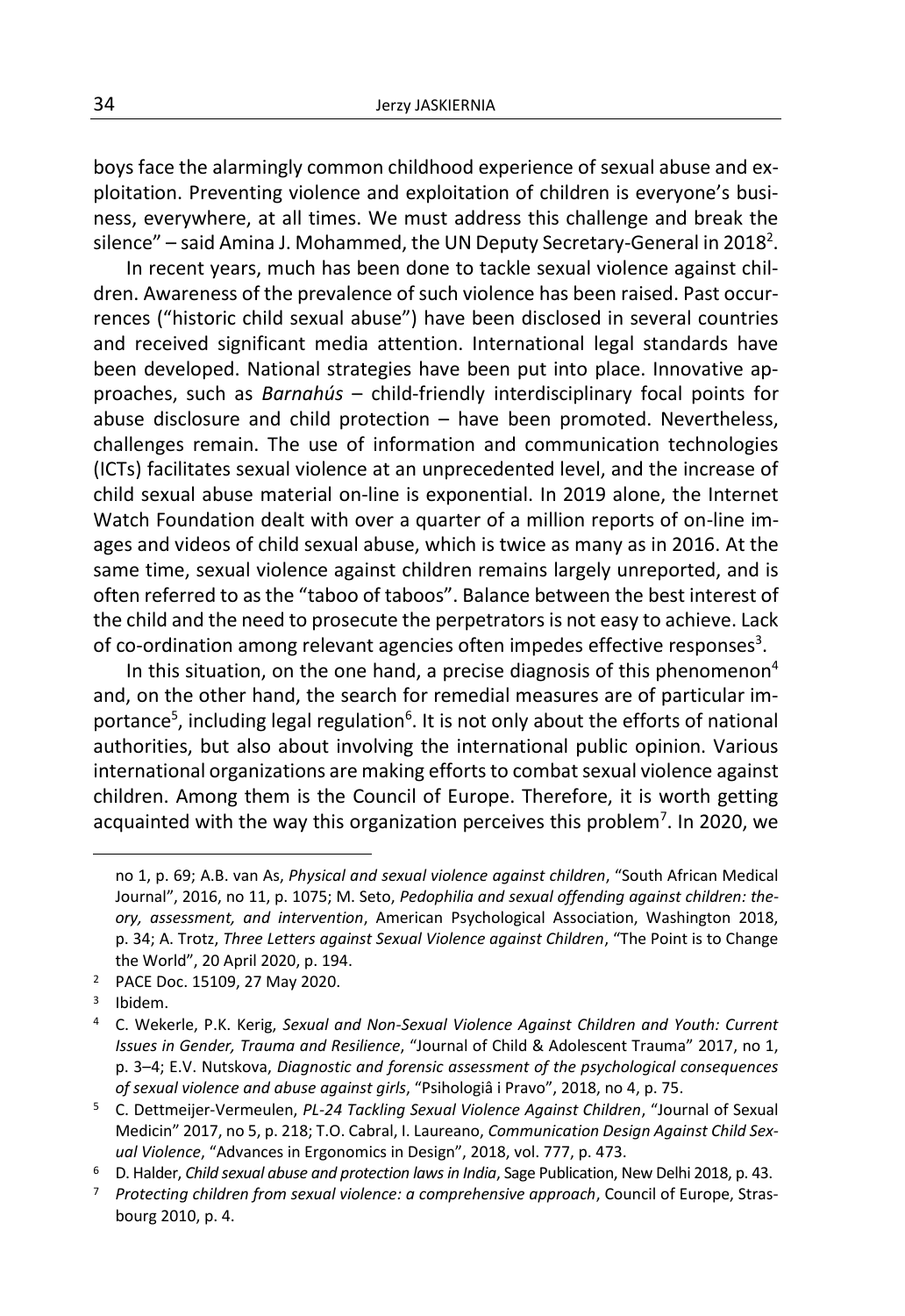are celebrating the 10th anniversary of the entry into force of the Council of Europe Convention on the Protection of Children against Sexual Exploitation and Sexual Abuse (Lanzarote Convention<sup>8</sup>). In only 10 years, this Convention has been signed by all 47 member States of the Council of Europe. Just one ratification remains outstanding (Ireland). The Convention is also open to countries which are not member States of the Council of Europe, and Tunisia became the 1st such country to join the Convention in 2019. Since 2010, the Lanzarote Convention monitoring system has been in place. The 2nd monitoring round is to be completed in 2020. It is, therefore, a good time to take stock of what has been achieved, and to encourage stronger action<sup>9</sup>. A significant occasion creates a fact that the Parliamentary Assembly of the Council of Europe has accepted on 26 June 2020 a resolution *Addressing sexual violence against children – stepping up action and co-operation in Europe*<sup>10</sup> and recommendation on that same subject<sup>11</sup>. In this study I will analyze these documents and its importance in the international front in the fight against sexual violence against children.

#### **2. General characteristics of the sexual violence against children**

The studies of sexual violence against children have a long tradition<sup>12</sup>. The important questions put in an analysis are: How to identify victimized children? What are the indicators of sexual abuse in victimized children? How to identify perpetrators?<sup>13</sup> How community perceived the sexual violence against children?<sup>14</sup>

The education is a most important element in the strategy to prevent sexual violence against children<sup>15</sup>. Dr Gail Dines, Founder of *Culture Reframed*, which was created to address pornography as a public-health crisis, discusses in her blistering *Ted Talk* how a child abuser had told her that much of the grooming

-

<sup>8</sup> CETS No. 201.

<sup>9</sup> PACE Doc. 15109, 27 May 2020.

<sup>10</sup> PACE Res. 2330. *Text adopted by the Standing Committee*, acting on behalf of the Assembly, on 26 June 2020 (see Doc. 15109, report of the Committee on Social Affairs, Health and Sustainable Development, rapporteur: Ms Doreen Massey).

<sup>11</sup> PACE Rec. 2175 (2020).

<sup>12</sup> S.M. Robertson, *Crimes against children: sexual violence and legal culture in New York City, 1880-1960*, University of North Carolina Press, Chapel Hill – London 2005, p. 34.

<sup>13</sup> Comp. *Sexual abuse: intervention, coping strategies and psychological impact*, ed. O. Persons, Nova Publishers, New York 2014.

<sup>14</sup> M. Abeid, P. Muganyizi, P. Ollson, E, Darj, P. Axemo, *Community perceptions of rape and child sexual abuse: a qualitative study in rural Tanzania*, "BMC International Health and Human Rights", 2014, no 1, p. 23.

<sup>15</sup> M. Bleeker, E.Van Der Staal, *Preventing Sexual Violence Against Children – Effective Sex Education*, "Journal of Sexual Medicine", 2017, no 5, p. 263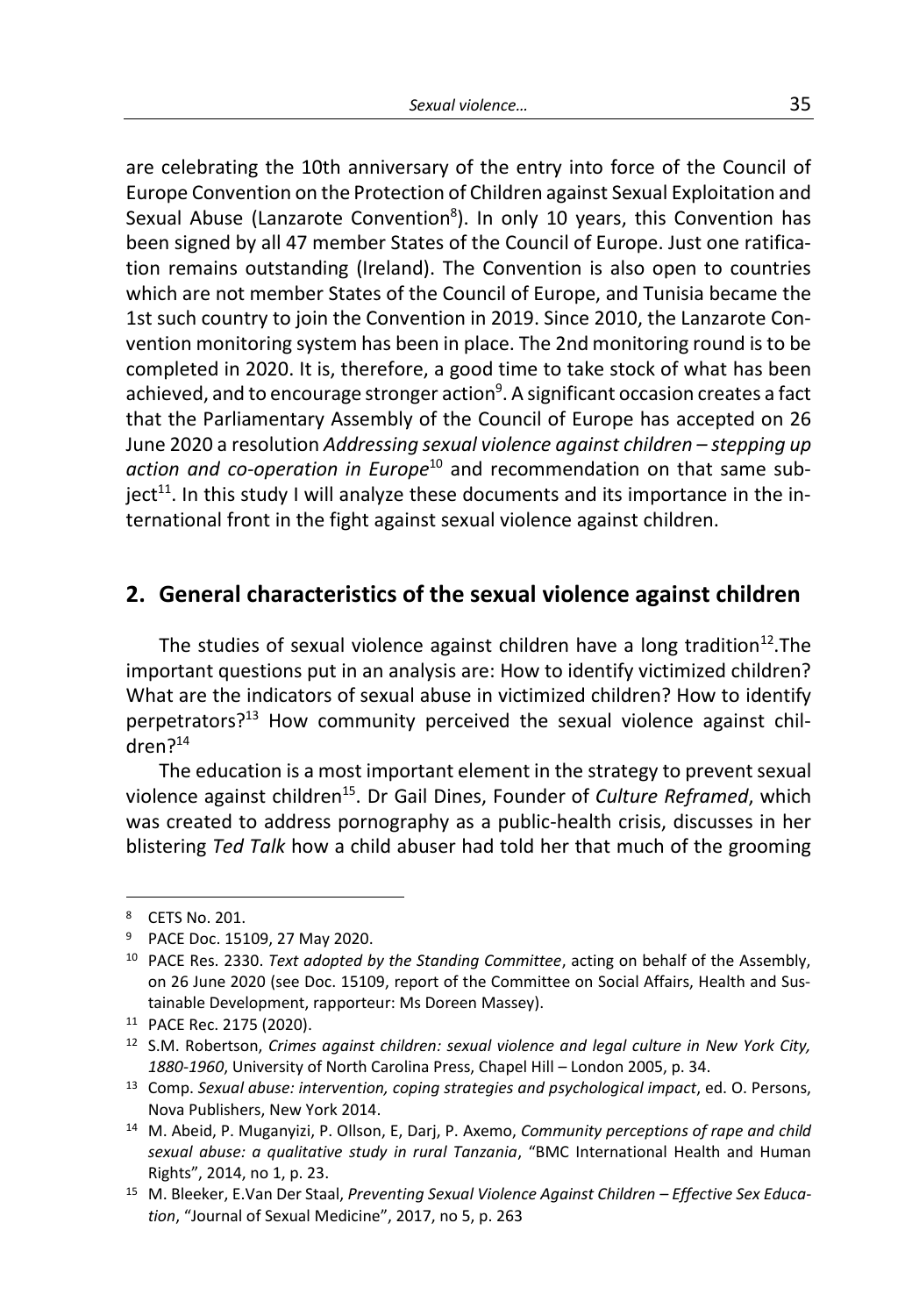for his victims did not need to be done by him, as it had already been done by the culture<sup>16</sup>. Is a growing impact of social initiatives against sexual violence against children, such as *'#MeToo Movement'*<sup>17</sup>. In the Netherlands the Dutch National Rapporteur on Trafficking in Human Beings and Sexual Violence against Children was established<sup>18</sup>.

One of the problems of modern society is child abuse, including sexual abuse. Peculiarities of the psyche of children and their behavior require a special approach in identifying and preventing violence against them. It is difficult to identify actions of a sexual nature with regard to children and ways to overcome these difficulties. Attention should be drawn to factors that may help in identifying violent acts. The problems faced by the child during the investigation and legal proceedings was identified. Criteria were proposed according to which at the level of school psychologists it is possible to form groups of minors who are at increased risk of becoming victims of sexual violence. Suggestions have been made for the timely prevention of possible sexual offenses. A scientific approach to the classification of perpetrators of violence in describing and recognizing their character traits may make it possible to identify those who are prone to violence. This will prevent crimes of a sexual nature against minors by referring such a person to a psychotherapist or psychiatrist in a timely manner to diagnose and prescribe the necessary treatment<sup>19</sup>. Since young women today receive conflicting and confusing messages about dating, sexuality, and image, it is not surprising they can find themselves wondering if they've been sexually abused. It is estimated that a sexual assault occurs once every two minutes. That means that teens need to be aware of the many forms sexual abuse can take and the best practices for trying to prevent it<sup>20</sup>. A literature review regarding five extant models of dynamics of sexual violence against children was performed aiming to provide an integration of its models. Due to the complexity of the dynamics, none of the existing models provides a comprehensive understanding of both the process and product of victimization. Each extant model contributes to understanding the dynamics of sexual violence against children from slightly

<sup>&</sup>lt;sup>16</sup> Dr. Gail Dines is Founder & President of Culture Reframed, and Professor Emerita of Sociology and Women's Studies, Wheelock College, Boston. Having researched and written about the porn industry for more than 30 years, Dr. Dines is internationally acclaimed as the leading expert on how pornography shapes our identities, culture, and sexuality. She is a consultant to governmental agencies in the U.S. and abroad, including the UK, Norway, Iceland, and Canada.

<sup>17</sup> N.T. Aghatis, C. Payne, J.L. Raphael, *A "#MeToo Movement" for Children: Increasing Awareness of Sexual Violence Against Children*, "Pediatrics" 2018, no 2, p. 634.

<sup>18</sup> A.A. Aronowitz, *National Rapporteur on Trafficking in Human Beings and Sexual Violence Against Children, the Netherlands*, [in:] *The Palgrave International Handbook of Human Trafficking*, 2019, p. 1319.

<sup>19</sup> M. Batlukov, *Questions to identify and prevent sexual violence against children*, "Criminalistics and Forensics", 7 May 2019, p. 64.

<sup>20</sup> A. Byers, *Sexual Assault and Abuse*, Rosen Publishing Group, New York 2015, p. 42.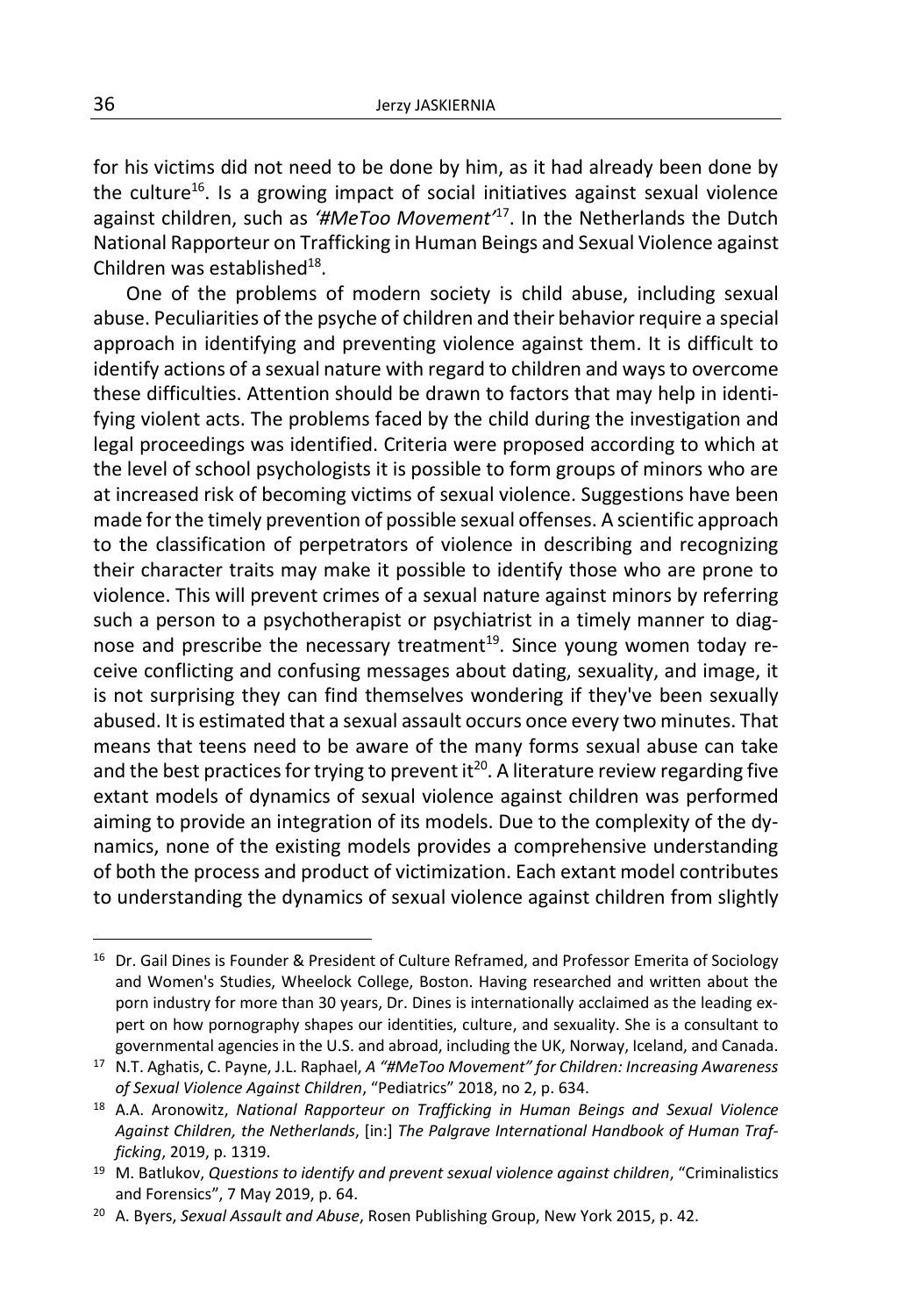different perspectives. In an effort to provide a more thorough, yet parsimonious, understanding of the behavioral dynamics of sexual violence against children, an integration of five extant models was proposed. This proposition is based on careful readings of the literature describing each of the five models, teaching others about the models and listening to their questions and comments, rereading the models, and writing about the models<sup>21</sup>.

The studies held described how societal denial around sexual violence between and against children (SVBAC), an undue reliance on the child protection system for identification and response and an outward facing lens results in limited rather than universal ownership of the problems. It explores the ways in which SVBAC can be denied and how it is perceived to be 'hidden' within a child protection system and/or within 'other' communities or families where violence is seen as 'normal'<sup>22</sup>.

Anne-Marie McAlinden critically examined socio-political constructions of risk related to sexual offending behaviour by and among children and young people and charts the rise of harmful sexual or exploitative behaviour among peers, drawing on a range of theoretical frameworks and primary research. Discussion of these behaviours is exhibited against a backdrop of the premature cultural sexualisation of contemporary childhood, which challenges traditional conceptions of childhood, victimhood and gendered sexual identities more broadly. It examines the complexities of peer-based sexual behaviours in a range of settings, including within organisational contexts such as schools and care homes, within families and peer-based relationships, as well as online contexts including sexting and cyberbullying. It draws out the myriad legal, practical and policy challenges of negotiating the boundaries between normal/experimental, risky/problematic and harmful sexual behaviour, and in particular the demarcation between coercion and consent, both for professionals as well as children and young people themselves<sup>23</sup>.

Most criminal justice responses to address sexual violence and abuse against children are aimed at identifying and incarcerating offenders or at best, trying to prevent them from reoffending. This policy situation, primarily characterized by tertiary intervention strategies, is exacerbated by a lack of evidence-based knowledge about the circumstances in which this phenomenon occurs. This specific information can inform certain types of primary and secondary prevention strategies. In this study, we are taking the first steps to address this situation by (a) organising and reviewing for the first time the empirical knowledge on this

-

<sup>&</sup>lt;sup>21</sup> J. von Hohendorff, D. Nelson-Gardell, L.F. Habigzang, S.H. Koller, "Vulnerable Children and Youth in Brazil", 24 October 2017, p.77.

<sup>22</sup> J. Pearce, H. Becket, *Private/public bodies: 'Normalised prevention' of sexual violence against children*, "Understanding and Responding to Child Sexual Exploitation", 2018, p. 24.

<sup>23</sup> A.M. McAlinden, *Children as 'risk' : sexual exploitation and abuse by children and young people*, Cambridge University Press, Cambridge 2018, p. 31.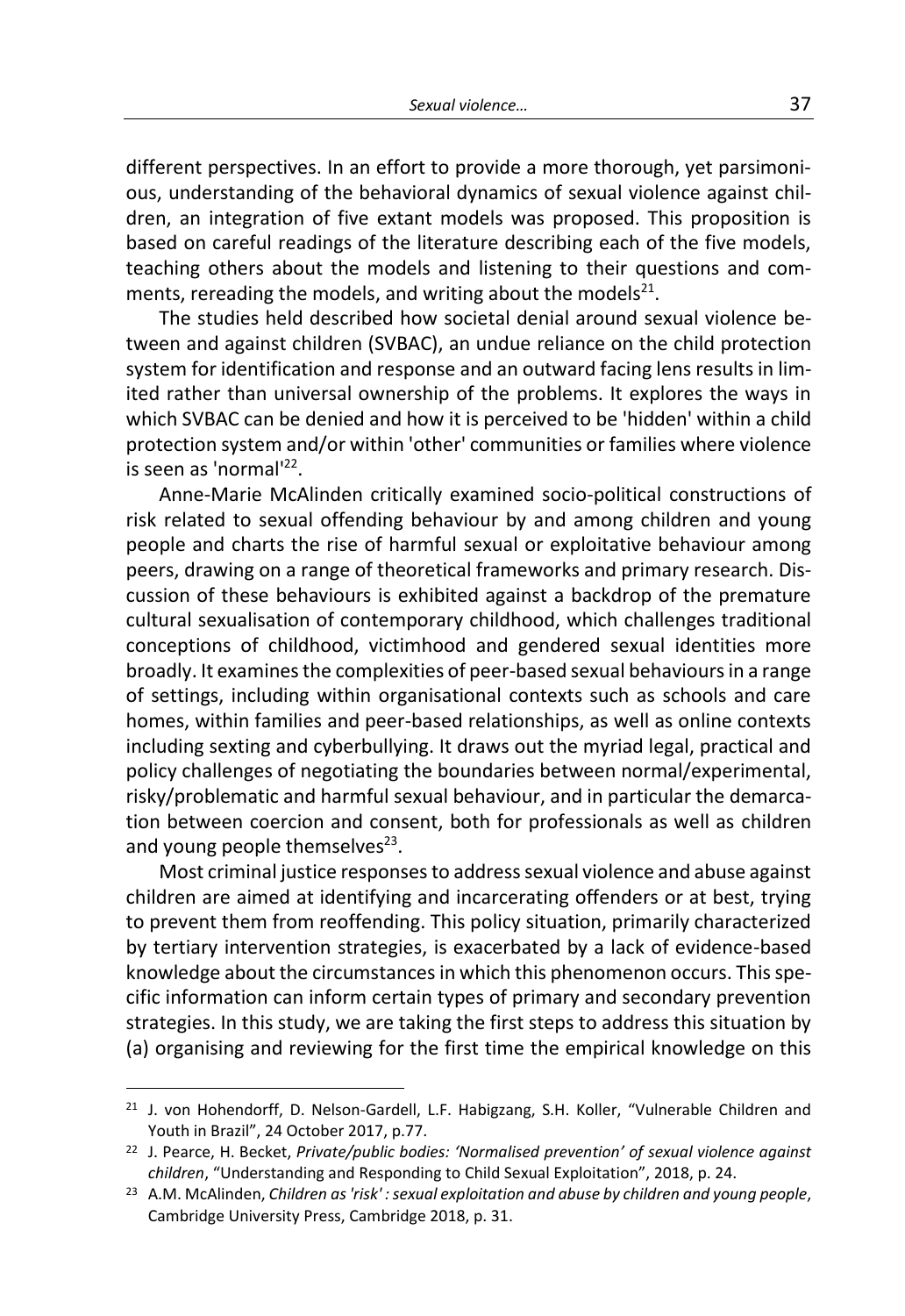phenomenon according to questions asked by environmental criminologists and crime analysts, that is, the who, what, where, when, and how this phenomenon occurs, and (b) discussing directions for future research. By engaging in this exercise, they argued that environmental criminology can substantially contribute to understanding and informing prevention practices in the field of sexual violence and abuse against children.

Sexual violence against children in sports receives little research attention. The aim of this Preferred Reporting Items for Systematic Reviews and Meta-Analyses-based systematic literature review was to synthesize the up-to-date knowledge and identify the already known and the still unknown information in this area. The literature search yielded seven eligible studies for inclusion. Their key outcomes suggest that sexual violence against children in sports is prevalent. Girls are more often the victims than boys, but gender appears to mediate the disclosure. Minority groups are at higher risk for sexual violence, and athletes at higher levels of competition seem to be more vulnerable for grooming. While the coach is often seen as the perpetrator, new research suggests that peer-athletes may precede the coach. Disclosure is a problem, due to personal and interpersonal concerns, which deters scholastic research in this area. In the final section of the review, a "what we know" and "what we need to know" list of highlights is offered as the concluding summary of the review. These factual points could raise the awareness of parents and/or guardians about the vulnerability of their children to sexual abuse if they are involved in sports. They could also attract the attention of the policy makers to the urgent need of developing and implementing preventive measures to make sports and exercise environments pleasurable and safe for children<sup>24</sup>.

The study was held to characterize cases of violence against children and adolescents examined at the Forensic Medicine Institute in Maceió, Alagoas State, Brazil. Three hundred and three cases from September, 2008 to March, 2009, were analyzed. Victims were interviewed and data were collected on the type of violence, victim's gender, age, schooling, and economic class, maternal schooling, characteristics of the aggressor and person reporting the case, location, and repeat offenses. Violence against children and adolescents in this sample was concentrated in lower income groups, and girls were victimized more frequently than boys. Most perpetrators were non-relatives, but known to the family. Sexual abuse was more common among younger children, while physical assault was more common against adolescents. The victim's home was the most frequent site of the violence. Further studies are needed to determine whether violence in other socioeconomic groups and against males actually does not occur, or whether it simply is not reported to the Forensic Medicine Institute and

<sup>24</sup> I. Bjørnseth, A. Szabo, *Sexual Violence Against Children in Sports and Exercise: A Systematic Literature Review*, "Journal of Child Sexual Abuse", 2018, no 4, p. 365.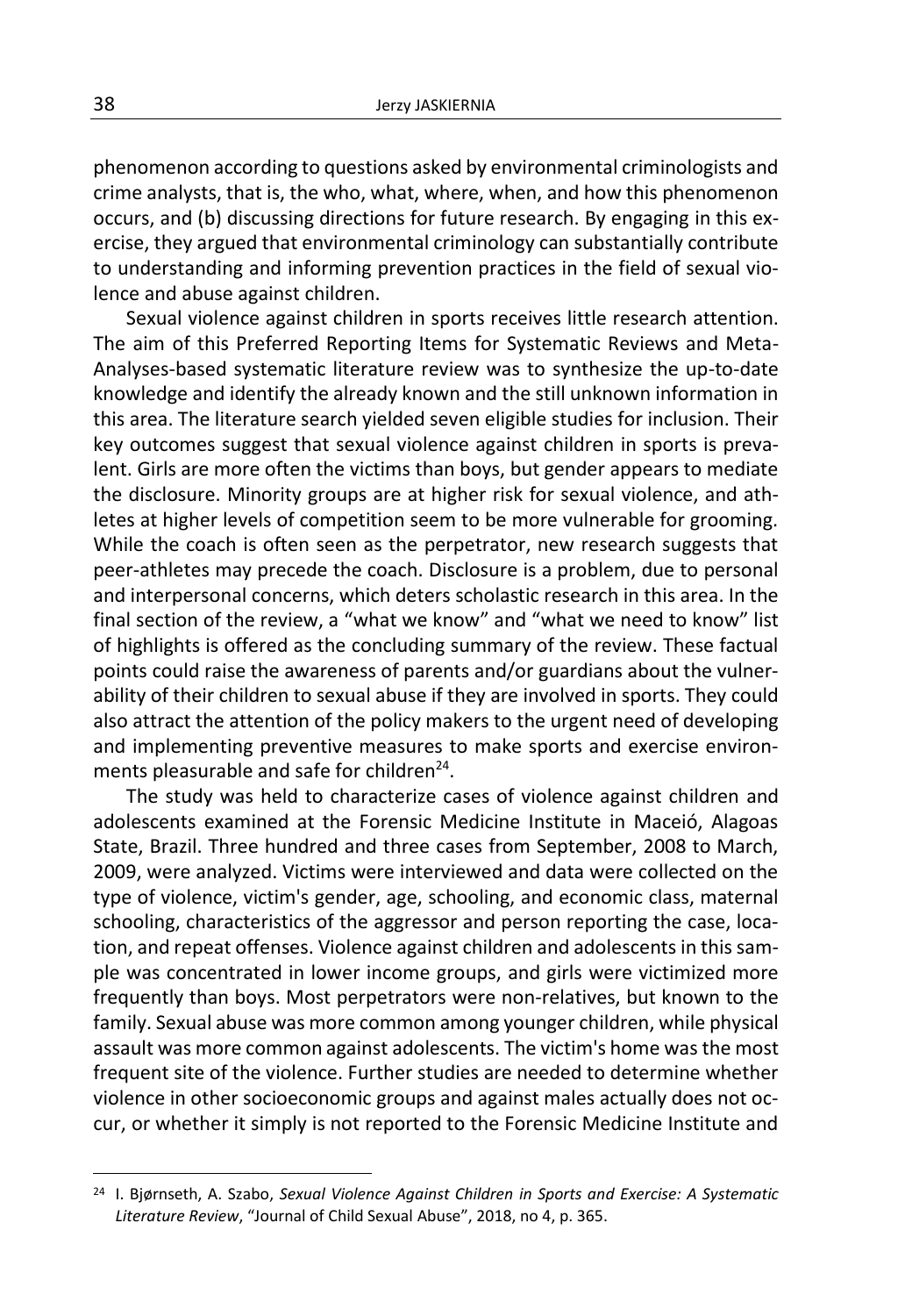thus remains invisible<sup>25</sup>. As a response to that phenomena training for the challenges of sexual violence against children was established $^{26}$ .

In addition to participating in hostilities, girl soldiers are often raped, sexually enslaved and used as "bush wives" by their commanders and fellow soldiers. Answering the question of whether international law prohibits sexual violence by armed groups against child soldiers in their own ranks should be straightforward: it is prohibited. However, as seen in recent cases before the International Criminal Court (ICC), this is not necessarily the case. They are two approaches suggested in ICC jurisprudence, namely prosecuting sexual violence against children as constitutive of the war crime of 'using [children] to participate actively in hostilities' (Article 8(2)(e)(vii) of the ICC Statute), or directly as the war crime of 'committing rape [or] sexual slavery' (Article 8(2)(e)(vi) of the ICC Statute). The studies shown that prosecuting sexual violence under the crime of using children to participate actively in hostilities is unconvincing. Abusing children for sexual purposes does not fall under the scope of active participation in hostilities. If it did, this could have the unintended consequence of depriving children of their civilian status and protection under other provisions of the ICC Statute and international humanitarian law (IHL). It is argued that in the Ntaganda case the Pre-Trial Chamber (PTC) circumvented the question of whether and to what extent children may generally lose their civilian status and protection under IHL if they become member of a party's armed forces. If children join armed groups or armed forces, the questions arise whether IHL addresses intra-party violence, and under what conditions such violence can be prosecuted as a war crime in non-international armed conflicts<sup>27</sup>.

As this issue of sexual violence against girl soldiers has become increasingly visible in recent cases before the International Criminal Court (ICC) and Special Court for Sierra Leone (SCSL), attempts have been made to prosecute this conduct within the established framework of international criminal law. This issue has been addressed in the case of *The Prosecutor v. Bosco Ntaganda*, one of the six cases that have come before the ICC from the situation in the Democratic Republic of Congo. On 9 June 2014, the Pre-Trial Chamber confirmed the charges in the Ntaganda case, and found that the rape and sexual slavery of girl soldiers in Ntaganda's armed group by other members of that group could constitute war crimes under Article  $8(2)(e)(vi)$  of the Rome Statute<sup>28</sup>. On 14 June

<sup>25</sup> J.A.T.L. Guimarães, *Characteristics of physical and sexual violence against children and adolescents examined at the Forensic Medicine Institute in Maceió, Alagoas State, Brazil*, "Cadernos de saúdepública" 2011, no 8, p. 1647.

<sup>26</sup> L.J.E.S. Viera, R.M. da Silva, L.F. Cavalcanti, S.F. Deslandes, *Training for the challenges of sexual violence against children and adolescents in four Brazilian capitals*, "Ciência & saude coletiva", 2015, no 11, p. 3407.

<sup>27</sup> T. Rodenhäuser, *Squaring the Circle?: Prosecuting Sexual Violence against Child Soldiers by their 'Own Forces'*, "Journal of International Criminal Justice" 2016, no 1, p. 171

<sup>28</sup> R. Grey, *Sexual Violence against Child Soldiers: The limits and potential of international criminal law,* "International Feminist Journal of Politics", 2014, no 4, p. 601.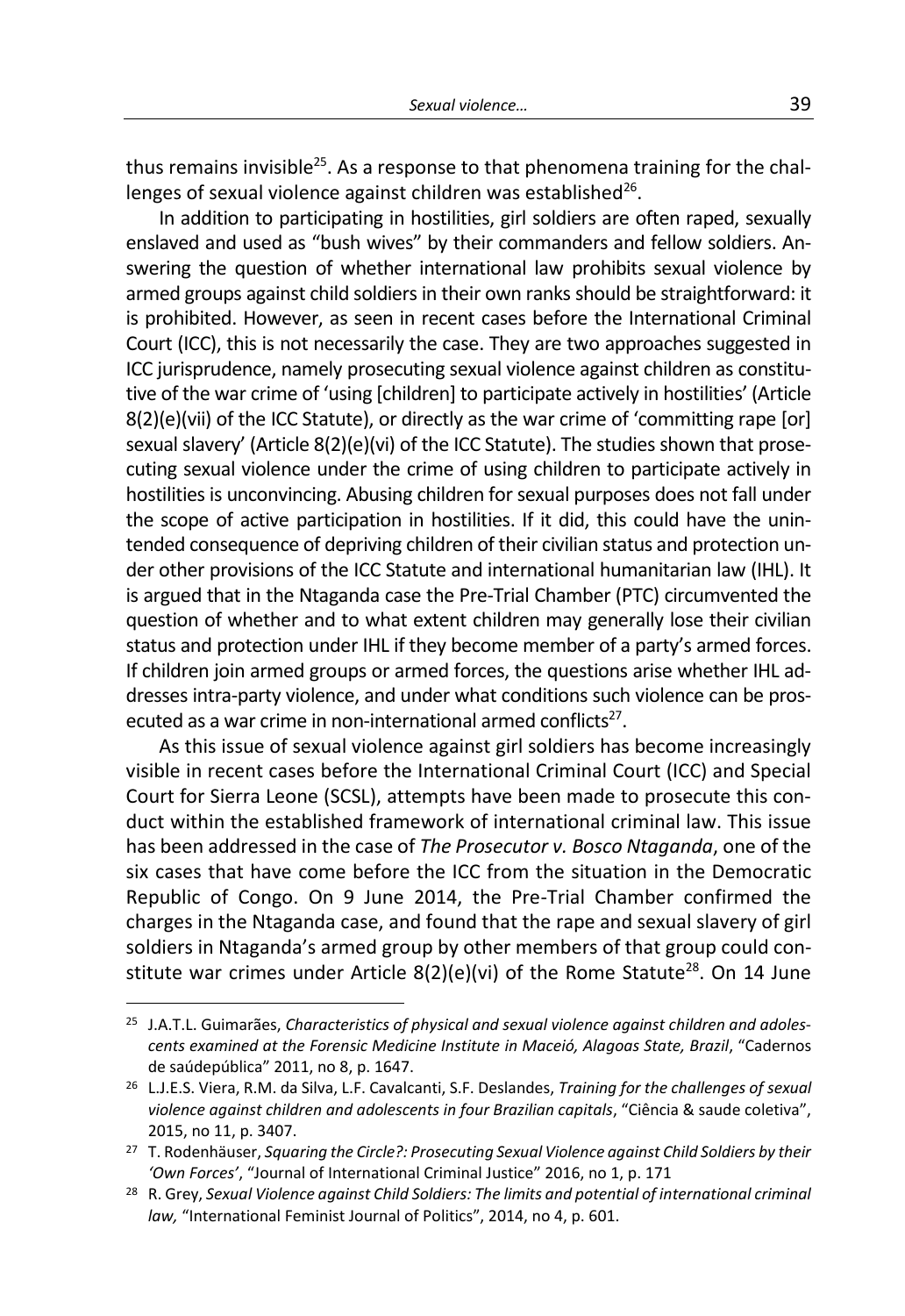2017, the Appeals Chamber of the International Criminal Court (ICC) ruled that rape and sexual slavery of child soldiers were war crimes under the Rome Statute, even when the perpetrators and victims belonged to the same armed group. This unanimous decision, which the Court described as 'unprecedented', came in the case of *Bosco Ntaganda*. He has been called 'The Terminator' for his role as Deputy Chief of Staff in the armed group 'Union des Patriotes Congolais (UPC), which reaped death and destruction across the Ituri region of Democratic Republic of the Congo (DRC). The Appeals Chamber ruling was especially poignant, given the region's notoriety as the 'rape capital of the world'. For the first time in history', the ICC had jurisdiction to prosecute sexual violence in conflict, regardless of whether victims were civilians or combatants<sup>29</sup>.

Understandings of violence, and especially sexual violence against children, must be situated within the local context. The 2009 Violence against Children Survey in Zanzibar indicated that 6% of girls and 9% of boys reported having experienced sexual violence before the age of 18 years. The findings revealed that religious and cultural practices, which form the foundation of Swahili culture in Zanzibar, provide a moral frame for childhood development, but structural factors make children vulnerable to sexual violence. Both boys and girls are vulnerable to sexual violence in the home, neighbourhood, at school and, in particular, at madrasa or Qur'anic schools. As religion and culture are strong influences on childhood, preventing sexual violence at madrasa schools would strengthen the positive aspects of religious teachings for ensuring a safe child $h$ ood $30$ .

Researchers examine the intersections of the Responsibility to Protect (R2P) principle and the theory and practice of child protection. They consider themes including how the agency and vulnerability of children is represented and how their voices are heard in discussions of R2P and child protection, and the merits of drawing together the R2P and Children and Armed Conflict (CAAC) agendas, as well as case studies of children's lives in conflict zones, child soldiers, and children born of conflict-related sexual violence<sup>31</sup>.

Researchers analyzed sexually violent predators and critiques SVP laws with the goal of fostering improvements in clinical practice and public policy. They offered a finely detailed evidence base on this problematic class of offenders, including the complex interactions of biophysiological and environmental factors that contribute to criminal sexual behavior. An important role play an assessment issues and instruments central to SVP evaluation, and the possibilities

<sup>29</sup> J. Tridgell, *'Prosecutor v Ntaganda': The end of impunity for sexual violence against child soldiers?*, "Australian International Law Journal", 2017/2018, vol. 23, p. 153.

<sup>30</sup> S. Lees, K. Devries, *Local narratives of sexual and other violence against children and young people in Zanzibar*, "Culture, health & sexuality", 2018, no 1, p. 99.

<sup>31</sup> Comp. *Children and the Responsibility to Protect*, eds. B. O'Costa, L. Glanville, Brill Nijhoff, Leiden 2019.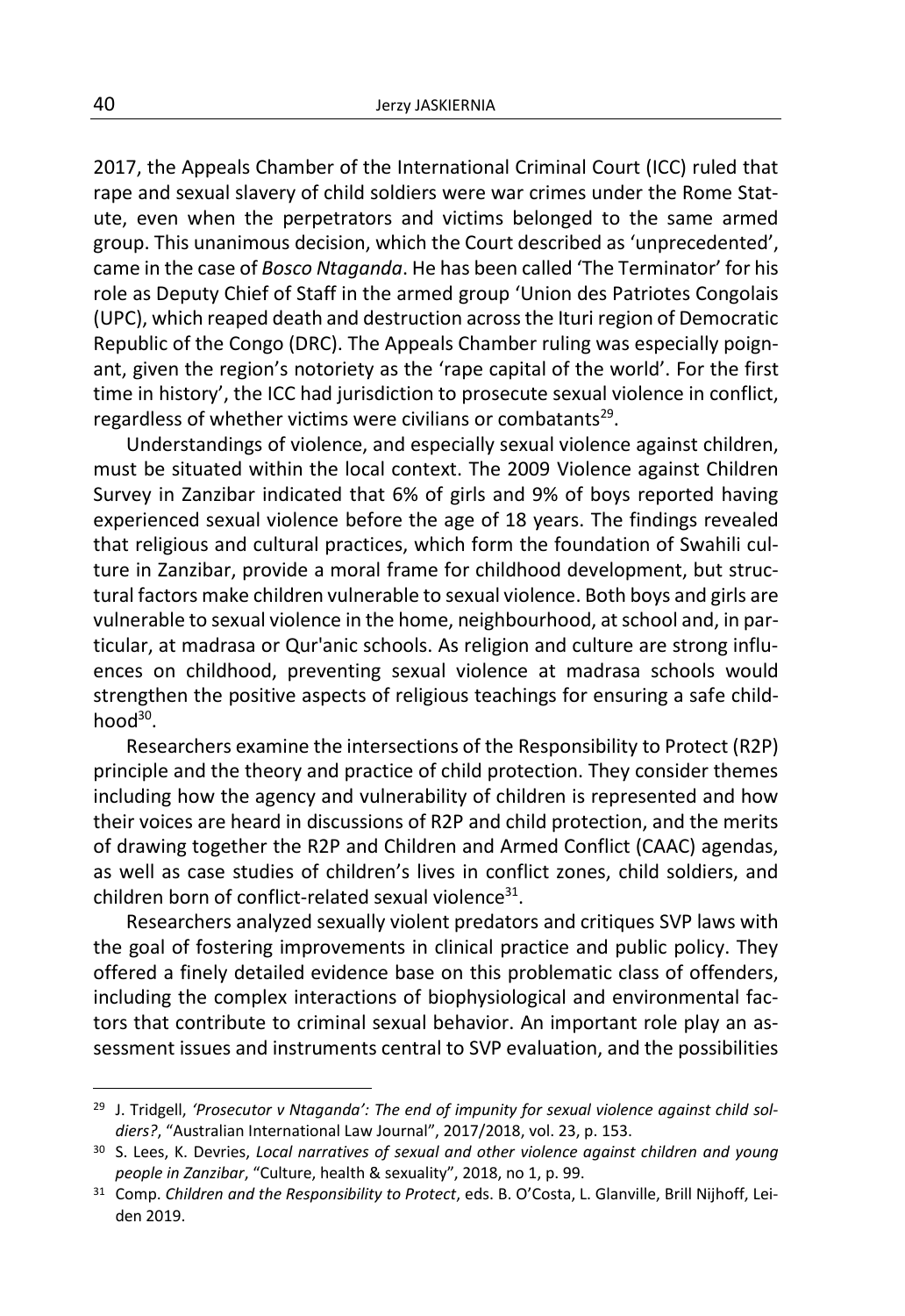for developing interventions that address individual motivations and behaviors to reduce the risk of reoffending. Careful attention is paid to ongoing legal, ethical, and logical concerns regarding sexually violent offenders, their treatment and confinement, and their post-confinement placement<sup>32</sup>.

Researchers explored as well the role of socio-cultural factors in violence against women and girls, focusing on child sexual abuse (CSA) and sexual violence (SV) in British South Asian communities. Using examples from 13 in-depth interviews with survivors, the researchers examine (1) how abusers gain access to their victims, (2) family and community responses and (3) the role of cultural factors in concealing CSA/SV. The interviews demonstrate that British South Asian survivors are extremely reluctant to disclose SV/CSA due to factors that other groups of victims usually do not face, including a general taboo about discussing sex and strong cultural norms around notions of shame. These findings are contextualized in relation to a larger study that also involved community focus groups and interviews with professionals in relevant fields. Moving forward, new culturally specific support pathways for British South Asian victims must be developed that take account of the role that victims and their communities must play if CSA and SV are to be effectively combatted<sup>33</sup>.

Sexual violence against children may be analyzed on example of South Af $r_{\text{I}}$  rica<sup>34</sup>. Nationally representative study was held of sexual violence against children, and its correlates, since we could identify no other such study. For this nationally representative, cross-sectional study in South Africa, households were selected by use of a multistage sampling frame, stratified by province, urban or rural setting, and race group, and schools were selected on the basis that they were closest to the area in which households were selected. Interviews and self-administered questionnaires in each location inquired into lifetime and last-year prevalence of sexual abuse, and its correlates among children aged 15–17 years, whose parents gave informed consent and they themselves gave informed assent. It was found that sexual violence is widespread among both girls and boys, and is associated with serious health problems. Associated factors require multisectoral responses to prevent sexual violence or mitigate consequences<sup>35</sup>.

The Children's Institute, a research arm of the University of Cape Town, reports that 18.5 million children live in South Africa. The institute's vision is for

<sup>32</sup> Comp. *Sexually Violent Predators: A Clinical Science Handbook*, eds. W.T. O'Donohue, D.S. Bromberg, Springer International Publishing, Cham 2019.

<sup>33</sup> A.K. Gill, K. Harrison, *'I Am Talking About It Because I Want to Stop It': Child Sexual Abuse and Sexual Violence Against Women in British South Asian Communities*, "British Journal of Criminology" 2019, no 3, p. 511.

<sup>34</sup> K.M. Devires, F. Meinck, *Sexual violence against children and adolescents in South Africa: making the invisible visible*, "The Lancet Global Health", 2018, no 4, p. 367.

<sup>35</sup> C.L. Ward, L. Artz, L. Leoschut, R. Kaasanjee, P. Burton, *Sexual violence against children in South Africa: a nationally representative cross-sectional study of prevalence and correlates*, "The Lancet Global Health" 2018, no 4, p. 460.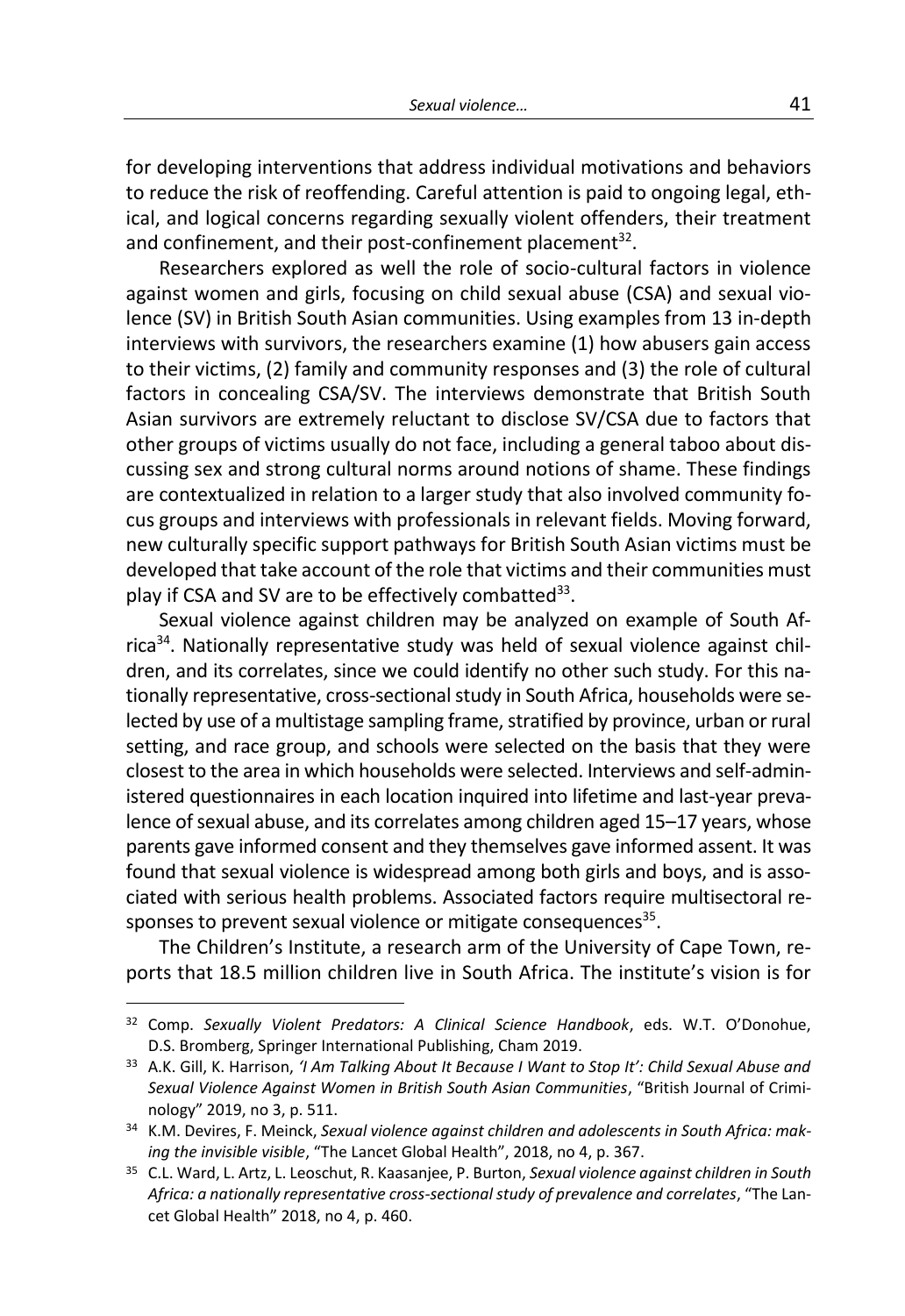'A society in which children are valued, nurtured and protected; their rights are realized; and where they are able to participate, develop and reach their full potential'. A quick scan of South African newspaper headlines, however, reflects numerous accounts of the abduction, rape and murder of young girls on the Cape Flats in Cape Town, South Africa, during 2016–2017. This seems to confirm the statistic that one in three children is a victim of sexual violence and physical abuse before the age of 18. Sadly, many of these instances are alleged to have been linked to a family member or close family friend. Some have even been linked to Christian church contexts. This unacceptable rise in violence against these young girls and from this vantage point continues to more specifically reflect on the role congregations can play in such instances. Such abuse takes place within an ecosystem of violence and then considers how the trauma of such an experience has affected the faith formation of these young girls $^{36}$ .

The media influences the ways we perceive and deal with child sexual abuse. Jenny Kitzinger offered a fascinating insights into how the media shape the way we think. Combining in-depth analysis of media representations of child sexual abuse with focus group discussions and interviews with around 500 journalists, campaigners and a cross-section of 'the public', she reveals the media's role in contemporary society. Which stories attract attention and why? What strategies do journalists and campaigners use to persuade people and how do we respond? Answering these and other questions, Kitzinger demonstrated how media reporting can impact on people's knowledge of the 'facts', perceptions of risk, sense of appropriate policy responses and even how we interpret our own experiences. Kitzinger examined feminist initiatives to challenge sexual violence, the emergence of incest as a social problem and the development of new survivor identities. She also explores stereotyped around sex offenders, interrogates protests against 'paedophiles-in-the-community' and presents a detailed analysis of the impact of scandals about disputed abuse accusations $^{37}$ .

## **3. Sexual violence against children in the light of the analysis of the Parliamentary Assembly of the Council of Europe**

In the motion of resolution "Stepping up co-operation between European initiatives for better child protection against sexual violence"<sup>38</sup> in the Parliamentary Assembly of the Council of Europe (PACE) the authors have stated: "While

<sup>36</sup> S. Weber, N. Bower-DuToit, *Sexual violence against children and youth: Exploring the role of congregations in addressing the protection of young girls on the Cape Flats*, "Hervormde Teologiese Studies" 2018, no 3, p. 43.

<sup>37</sup> J. Kitzinger, *Framing Abuse: Media Influence and Public Understanding of Sexual Violence Against Children*, Pluto Press, London 2015, p. 45.

<sup>38</sup> PACE Doc. 14480, 23 January 2018.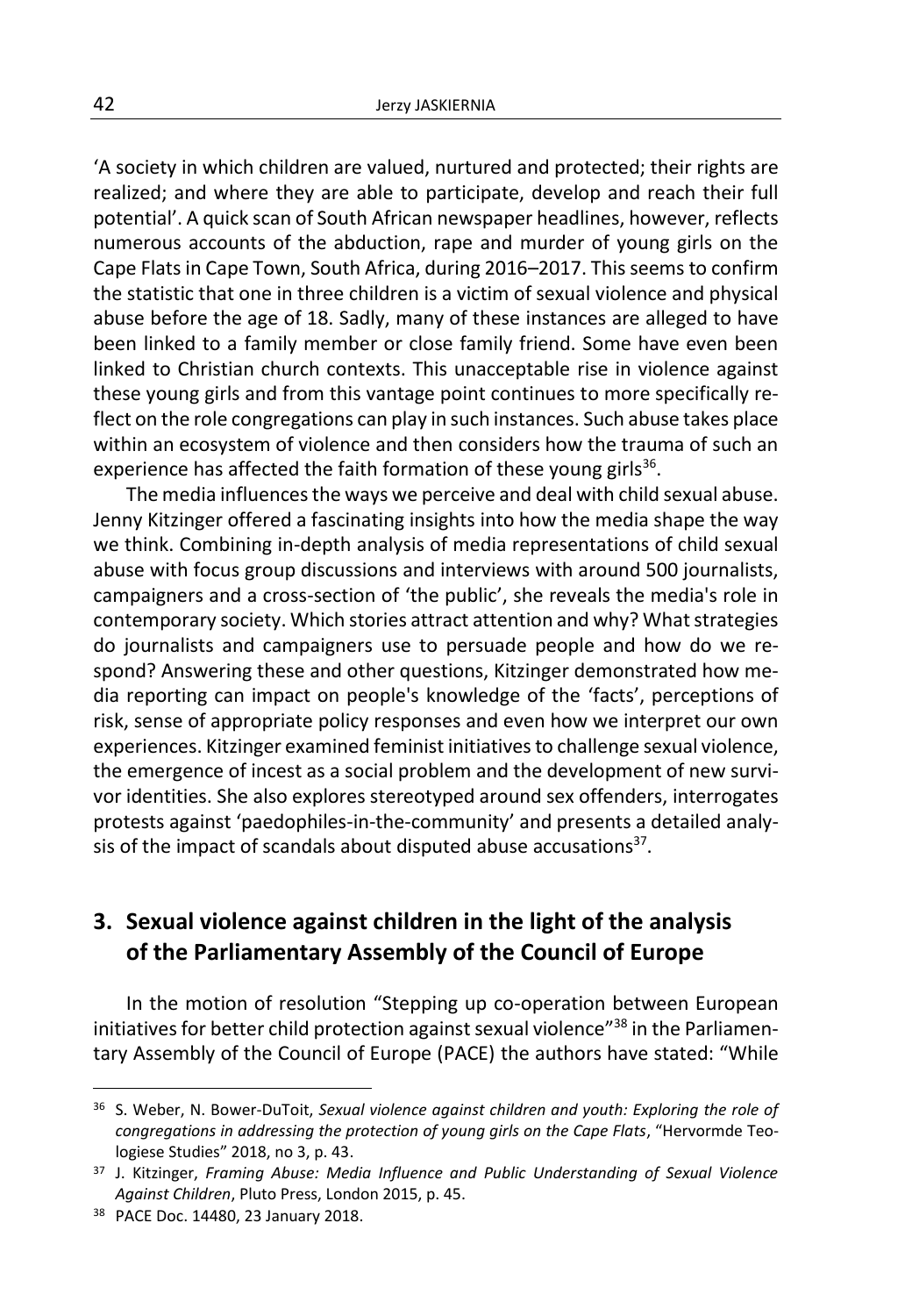they have been known for some time, the figures remain staggering: about 1 in 5 children in Europe are victims of some form of sexual violence by the age of 18. The Council of Europe "ONE in FIVE" Campaign (2010–2015) has been an excellent awareness-raising tool generating many national initiatives. However, combatting sexual violence effectively requires stronger co-operation between European initiatives carried by member States authorities' and other organisations. In sports, for example, 16% of all girls and women are confronted with sexual violence where positions of trust are misused by trainers or teammates. Very often sexual violence is kept secret. Since the launch of the #metoo campaign things are changing and more and more secrets are being revealed. Most survivors of sexual violence consider recognition and compensation as very important, because it helps them to recover. But survivors do not receive equal support in all European countries. The Parliamentary Assembly should draw attention to the fact that, even 10 years after the opening for signature of the Lanzarote Convention, five member States of the Council of Europe still have to ratify it. Eventually, a European foundation preventing and combatting sexual violence could lead to stronger co-operation between current initiatives and lobby for a better recognition and compensation of survivors".

Parliamentary Assembly of the Council of Europe' Committee on Social Affairs, Health and Sustainable Development has nominated Baroness Dorin E. Massey (SOC, United Kingdom) as a rapporteur. The rapporteur has offered draft of the resolution and explain her proposal in explanatory memorandum<sup>39</sup>.

In the preparation of this report Broness Dorin E. Massey worked in close co-operation with the Council of Europe Committee of the Parties to the Convention on the Protection of Children against Sexual Exploitation and Sexual Abuse (Lanzarote Committee), as well as the "Start to Talk" Campaign and the Children's Rights Division. It was her great pleasure to represent the committee at the Expert Conference on Sexual Violence against Women and Children in Sports held in Helsinki, Finland, in 2019. A fact-finding visit to Germany on 6–7 May 2019 allowed her to gain insight into the policies developed at the national level. A hearing on 26 June 2019 with the participation of Ms Gioia Scappucci, Executive Secretary of the Lanzarote Committee, and Ms Tineke Sonck, Cofounder of the Belgian Voices in Sport Foundation, provided an opportunity to explore key challenges in this area. She also had the opportunity to speak on several occasions to Ms Najat Maalla M'jid, former UN Special Rapporteur on the sale of children, child prostitution and child pornography, who was appointed Special Representative of the Secretary-General on Violence Against Children on 30 May 2019, as well as with her predecessor, Ms Marta Santos Pais. In July 2019, she was part of a discussion panel organised in New York as a sideevent to the UN High-level Political Forum on Sustainable Development (HLPF),

<sup>39</sup> PACE Doc. 15109, 27 May 2020.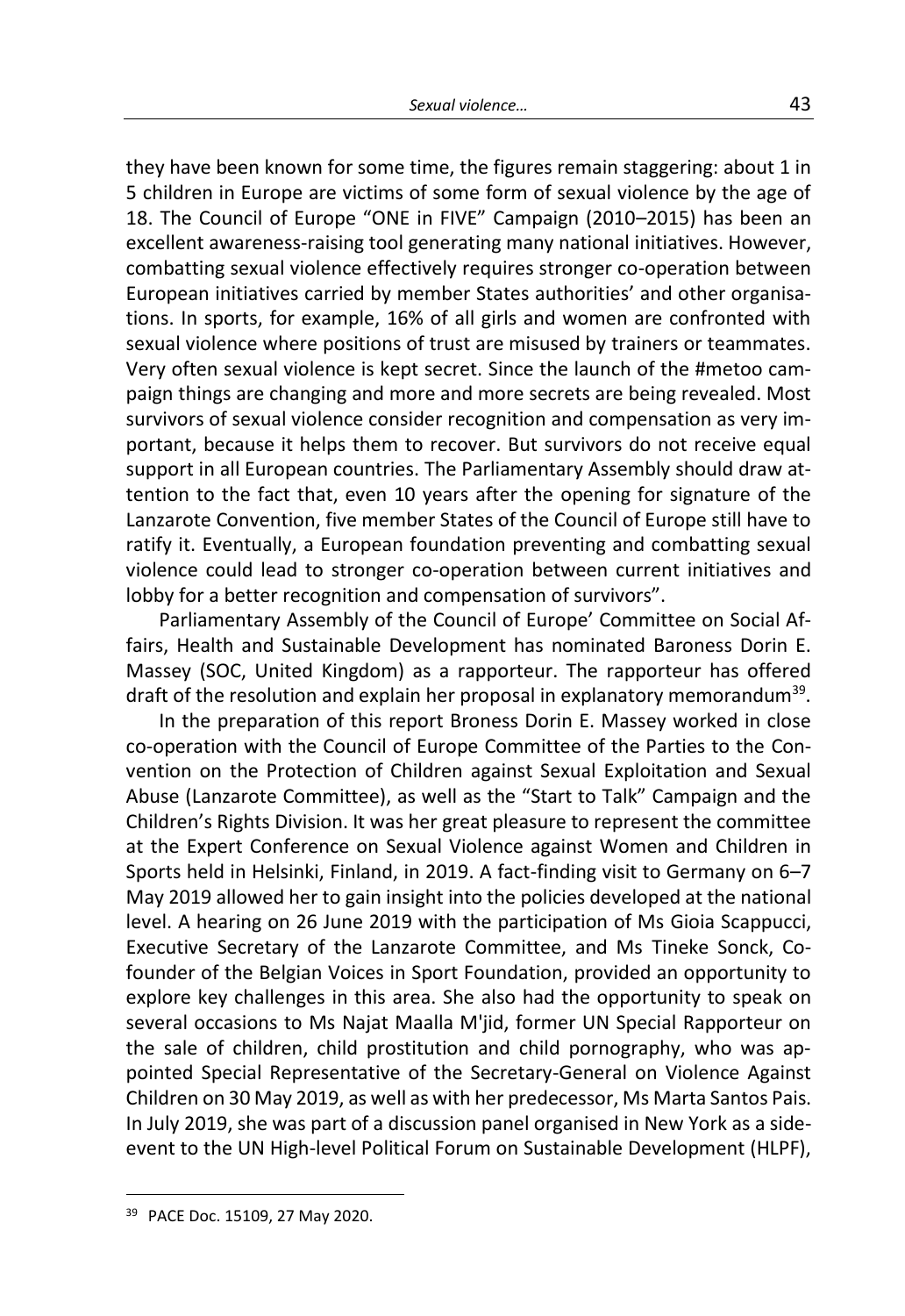which brought together representatives from the Assembly, the Inter-Parliamentary Union (IPU), the International Federation of Association Football (FIFA), the UN Secretary General and UNICEF, and highlighted the urgent need to protect children who face sexual abuse from those in their "circle of trust". The event included the moving testimony of an Olympic gymnast, who had faced such abuse.<sup>40</sup>

They were several important findings offered in the explanatory memorandum by the CoE's rapporteur. Sexual violence against children takes place in different contexts and settings, ranging from home, school and sports clubs to orphanages and refugee camps, as well as on-line. Such violence can take different forms, from inappropriate touching to gang rape and long-lasting propagation of sexual abuse on the part of authority figures. All age groups are concerned. It is therefore a broad phenomenon, which requires both comprehensive and targeted approaches and policies, which should be developed and put into practice at different levels. For the purposes of this report, I will use the definitions mentioned below.In line with international standards and in accordance with the Lanzarote Convention, "child" means any person under the age of 18 years. When dealing with sexual violence against children, the concept of "the age of sexual of consent" should also be borne in mind. The age of sexual consent means "the age below which, in accordance with national law, it is prohibited to engage in sexual activities with a child". Consequently, an adult who engages in sexual activity with a child under the age of consent cannot claim that the sexual activity was consensual, and such sexual activity is to be considered child sexual abuse or statutory rape. In Europe, the age of consent varies between 14 and 18 years of age, also depending on the age of the older person (e.g. in cases of consensual relationships between minors or when there is only a small age difference), and on whether the older person is in a position of trust or authority, or is recognised to be abusing the younger one<sup>41</sup>.

According to the Lanzarote Convention, "sexual exploitation and sexual abuse of children" relate to a broad range of behaviours (as referred to in Articles 18 to 23) including  $-$  but not limited to  $-$  the following: engaging in sexual activities with a child (except for consensual sexual activities between minors); recruiting, coercing or having recourse to child sexual exploitation; facilitating or possessing child sexual abuse material; intentionally causing, for sexual purposes, a child to witness sexual abuse or sexual activities; and solicitation of . children for sexual purposes Today, the notion of "sexual violence" is increasingly used as an umbrella term that includes sexual exploitation and sexual abuse. Experts point out that "from a child rights perspective, what matters is that the protection granted or sought through both legislation and policies be

<sup>40</sup> *Explanatory memorandum by Baronness Dorren E. Massey, rapporteur*, PACE Doc. 15109, § 7– 8.

<sup>41</sup> Ibidem, § 9–11.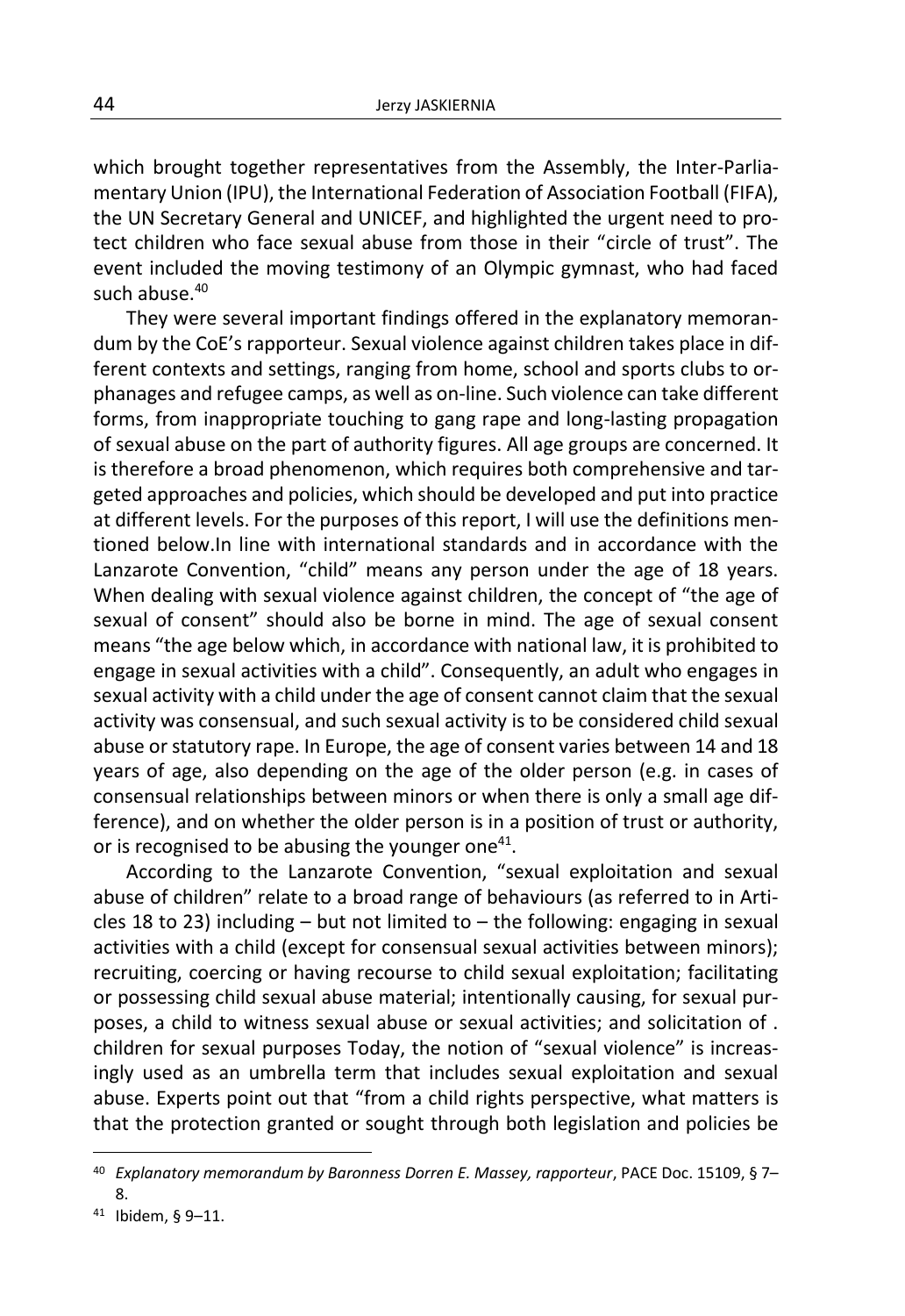as broad and effective as possible, leaving no room for loopholes and securing all children's protection and freedom from harm"<sup>42</sup>.

In recent years, the terminology used in this area has been questioned. The way we frame the discussion is not neutral and is evolving over time. For example, it has been pointed out the terms "child pornography" and "child prostitution" might be understood to imply children's consent to their own exploitation and should therefore be avoided. Similarly, the use of the term "survivor" is sometimes preferred to "victim," as it implies resilience and helps to avoid continued victimisation. While both terms are used interchangeably in different contexts, it is recommended to use caution and never to label a person who does not want to be so called "victim" or "survivor." Useful advice on terminology is available in the ECPAT Terminology Guidelines for the Protection of Children from Sexual Exploitation and Sexual Abuse (Luxembourg Guidelines), which have been developed by a group of specialists from all over the world and are internationally recognised as a reliable reference tool<sup>43</sup>.

Sexual violence against children has been referred to as "one of the largest silent global pandemics of our time", as many victims never speak out or only do so decades after the fact. While data is difficult to obtain and should be treated with caution, the academic estimate that globally 120 million (or one in 10) girls under the age of 20 have experienced some form of forced sexual contact, is probably a gross underestimate. Even the analysis of data for 24 countries by UNICEF (primarily in high- and middle-income countries), which showed that sexual violence in childhood ranged from 8% to 31% for girls and 3% to 17% for boys, is probably still an underestimate. In Europe, it is estimated that at least 1 in 5 (both boys and girls) have experienced sexual violence. Higher awareness among health and education professionals as well as among the general public, is likely to make it easier for children to speak out about  $-$  previously hidden  $-$  abuse<sup>44</sup>.

Most child sexual abuse happens within the "circle of trust" – within the family, amongst friends, in childcare services. Shockingly, research shows that 90% of perpetrators are known to the child. About 60% of adult perpetrators are non-relative acquaintances trusted by the family, while 30% of abusers are relatives of the child. It is precisely for this reason that the Lanzarote Committee decided to address the issue of sexual abuse in the "circle of trust" in its 1st monitoring round held in 2015–2018. Too often, it is the very people who have the responsibility to act in the best interest of the child who abuse their position of authority. Multiple scandals have been revealed in the past, such as wide spread child abuse in Irish Catholic-run institutions for children, hundreds of children in council care in Nottinghamshire, United Kingdom, being exposed to sexual abuse by staff in 1960–1990s Note; the Casa Pia affair in Portugal involving

 $42$  Ibidem, § 12.

<sup>43</sup> Ibidem, § 13.

<sup>44</sup> Ibidem, § 14.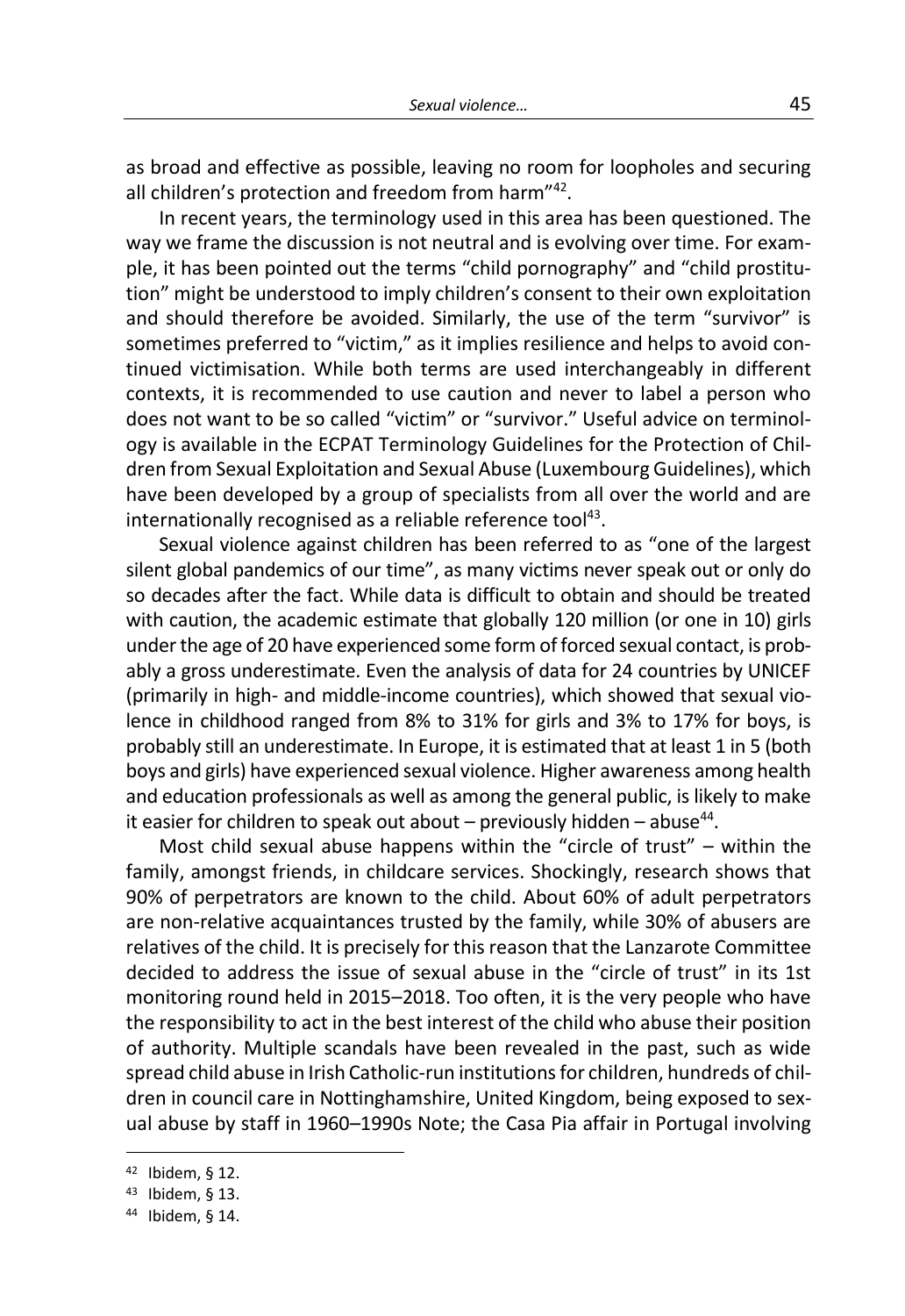a State-run orphanage, as well as the existence of the Dutch Party for Neighbourly Love, Freedom, and Diversity, which was founded by self-described paedophiles (2006–2010). While much has been done to address such abuse, it has not been eradicated. In 2019, a Vatican ex-diplomat was sentenced to five years in prison on child pornography charges. In France, a preliminary investigation is currently underway with respect to a surgeon who is suspected of having committed sexual assaults against hundreds of children hospitalised in the dozen establishments where the doctor had operated for more than 30 years. Scandals related to child abuse in sport are being revealed, as more athletes come forward to describe their own experiences with coaches<sup>45</sup>.

Although all social groups are concerned, children in vulnerable situations, such as disabled children, children in migration or children in armed conflict, run a higher risk of becoming victims of sexual violence. In 2020, a staggering 168 million people will need humanitarian assistance and protection. This is 1 in 45 people in the world, which is the highest figure in decades. This makes it particularly difficult to address sexual violence against children, with increased risks of child trafficking, commercial sexual exploitation and "survival sex". A US Justice Department report released in 2019, said that there were 4 500 complaints in four years concerning child sexual abuse in US immigration detention centers. As many as 40% of children who are sexually abused are abused by older, or more powerful children. Juveniles who commit sex offenses against other children are more likely than adult sex offenders to offend in groups and to have younger victims<sup>46</sup>.

The rapid development of information and communication technologies takes sexual violence against children to an entirely new level. "Sexting", "revenge porn", "sex-chatting", "sextortion" and "on-line grooming" are just some examples of possible ways of abuse. While it is estimated that about 175 000 children go on-line for the first time every day, not enough is done to make them aware of possible dangers, and children often mistakenly feel safer sharing private and sensitive information on-line, rather than in other contexts. Sexually explicit self-produced images often end up in open access and can be used for cyber-bullying and "sextortion", with highly traumatic consequences for the children concerned. It is to address this concern that the Lanzarote Committee decided to focus on the issue of sexually explicit self-produced images in its 2nd monitoring round (2017-2020).The oversexualisation of our societies in general and children in particular, combined with the normalisation of pornography, creates fertile ground for abuse. "Pornified culture", transmitted daily through teen magazines, apps and music channels, leaves children "porn prepared", in other words – willing to comply with expectations in terms of their physical appearance and sexual behaviour. Today, the average age of first exposure to pornography is

<sup>45</sup> Ibidem, § 17–18.

<sup>46</sup> Ibidem, § 19–20.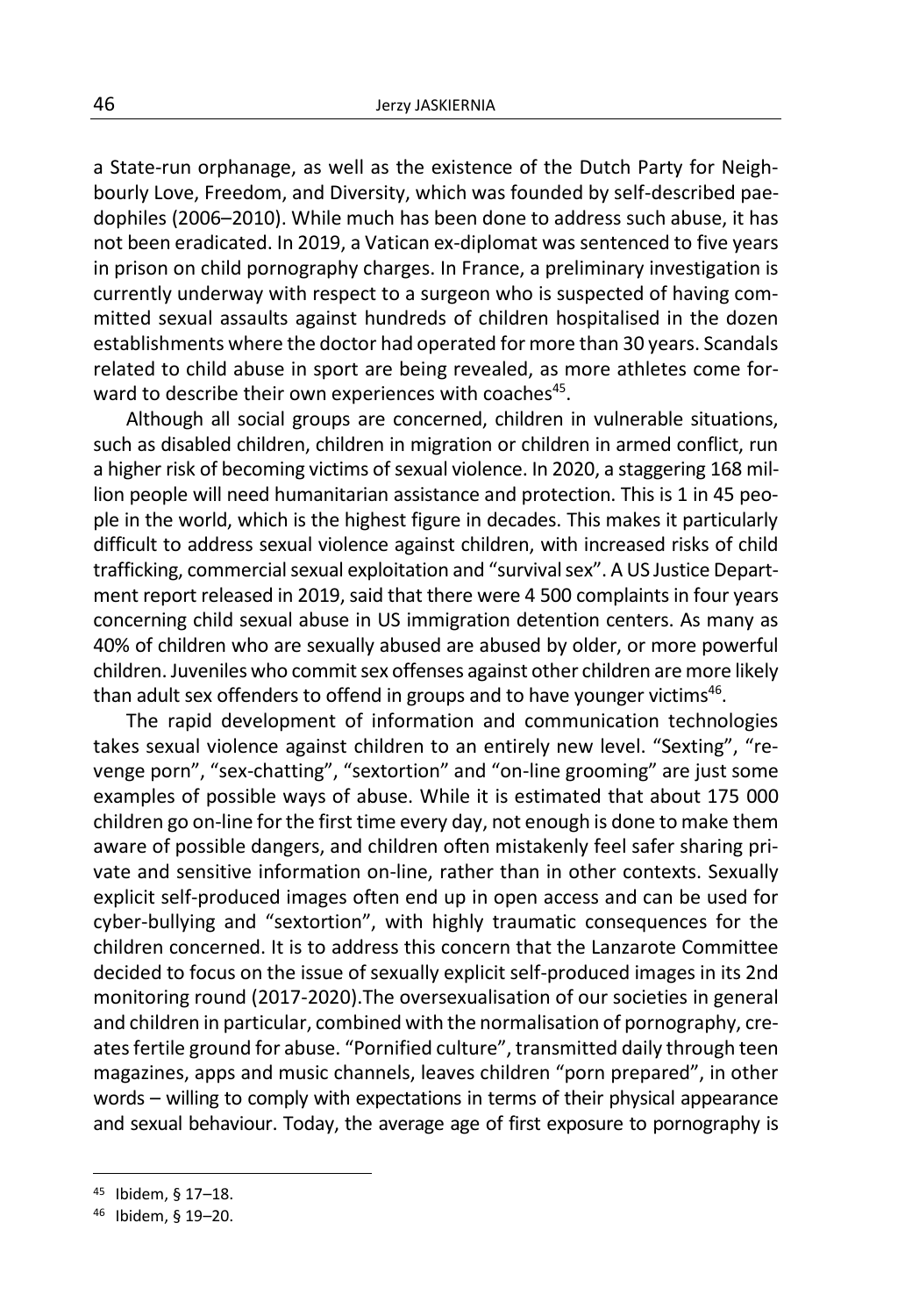between 9 and 11 years old. Sexually suggestive images are used to sell all sorts of products. They can be seen on buses and on-street advertising, and many no longer find this shocking. World-famous singers have produced viral hits using "soft porn" imagery, which is presented as an expression of emancipation, success and "girl- -power" and promoted by the mainstream media. An online magazine has promoted the idea that prostitution is a legitimate profession like any other. Children's perceptions of sexuality are thus being distorted and leave them vulnerable to risky sexual behaviour and to sexual abuse and exploitation<sup>47</sup>.

Sexual violence is a grave violation of human dignity. It results in serious damage to the victims' self-esteem, affects their future relationships and their chances of success in life. In the United Kingdom, a parliamentary inquiry showed that the abuse had a devastating lifelong impact on their: intimate relationships (90% of respondents), family life (81%), career (72%) and education (65%).Furthermore, sexual violence has consequences on both the mental and physical health of victims and often results in anxiety disorders, depression, obsessive-compulsive disorders, sleep disorders and post-traumatic stress disorder. In extreme cases, sexual abuse may lead to suicide. One survey, which looked at a sample of 147 sexually abused adolescent girls between 14 and 18 years of age, found that 66% of girls reached a clinical score for posttraumatic stress disorder and 53% reached a clinical score for depressive symptoms. Close to half (46%) reported suicidal thoughts in the past three months. Other longterm effects, which are less known and underestimated, were identified in relation to sexual abuse, such as eating disorders or alcohol or drug dependence, as well as chronic pain, and gastrointestinal, musculoskeletal, neurological, metabolic, cardiovascular, gynaecological and allergic dermatological disorders<sup>48</sup>.

# **4. Resolution and recommendation of the Parliamentary Assembly of the Council of Europe to deal with the sexual violation of children**

Upon the report of the PACE's Committee on Social Affairs, Health and Sustainable Development, prepared by the Baroness Doreen E. Massey, the Parliamentary Assembly of the Council of Europe has accepted a resolution *Addressing sexual violence against children – stepping up action and co-operation in Eu*rope<sup>49</sup> and recommendation on that same subject<sup>50</sup>.

-

<sup>47</sup> Ibidem, § 21–22.

<sup>48</sup> Ibidem, § 24–25

<sup>49</sup> PACE Res. 2330 (2020).*Text adopted by the Standing Committee*, acting on behalf of the Assembly, on 26 June 2020 (see Doc. 15109, report of the Committee on Social Affairs, Health and Sustainable Development, rapporteur: Ms Doreen Massey).

<sup>50</sup> PACE Rec. 2175 (2020).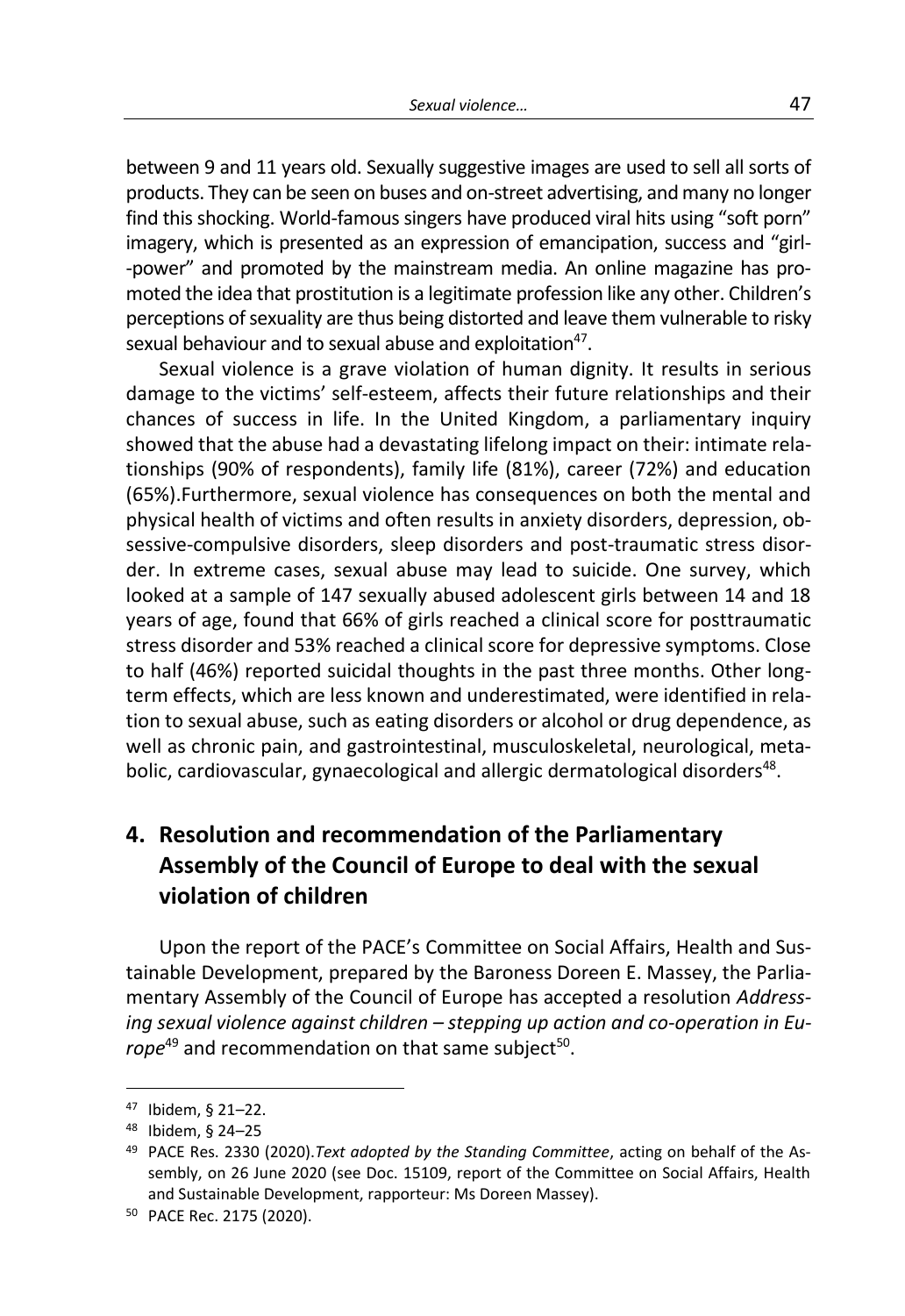The Parliamentary Assembly, being a main deliberative body of Council of Europe and often called as a "soul of Europe"<sup>51</sup>, was deeply concerned by the spread of sexual violence against children, and the fact that increasingly younger children are victimised. Millions of girls and boys are concerned globally. While it is estimated that in Europe at least one child in five has suffered from sexual violence, such violence remains largely unreported due to shame, unbalanced power relations between victims and perpetrators, fear of disclosing intimate information and the fact that disclosure could result in further victimisation rather than an improvement of the situation. Today, as Europe is fighting the Covid-19 pandemic and many countries are in lockdown, the risk of child sexual abuse is even higher. Many children are confined with their actual or potential abusers, out of sight of others who could normally detect, prevent or report the potential abuse. Children who live in poverty are increasingly exposed to sexual exploitation. With more time spent by children on gaming, social media and education platforms, online risks have also grown. Child protection systems are not well equipped to fulfil their mission during a global health crisis. Sexual violence against children has serious adverse consequences on their well-being, including later in life. It is an offence against human dignity and a serious violation of human rights, including children's rights. The Assembly notes that sexual violence against children takes place in different settings, ranging from the home, school and sports clubs, to orphanages and refugee camps, as well as online. Such violence can take different forms, from inappropriate touching to gang rape, and child sexual abuse by adults in positions of authority. It is therefore a broad phenomenon that requires both comprehensive and targeted approaches and policies, which should be developed and put into practice at different levels<sup>52</sup>.

With respect to policy, PACE has offered following recommendations:

- "1. develop and improve existing laws to protect children against sexual violence, with the focus on the best interests of the child, and in line with the United Nations Convention on the Rights of the Child, the United Nations Optional Protocol to the Convention on the Rights of the Child on the sale of children, child prostitution and child pornography, the Council of Europe Convention on the Protection of Children against Sexual Exploitation and Sexual Abuse (the Lanzarote Convention, CETS No. 201), the recommendations of the Lanzarote Committee, and the 2018 Committee of Ministers Guidelines to respect, protect and fulfil the rights of the child in the digital environment;
- 2. set minimum standards and lay down preventive measures to be adopted by educational, cultural, sports, religious and other institutions or organisations where organised activities with children take place, and to implement

<sup>51</sup> J. Jaskiernia, *Parliamentary Assembly of the Council of Europe*, University of Warsaw, Council of Europe Information Centre, Warsaw 2003, p. 45.

<sup>52</sup> PACE Res. 2330, § 1–4.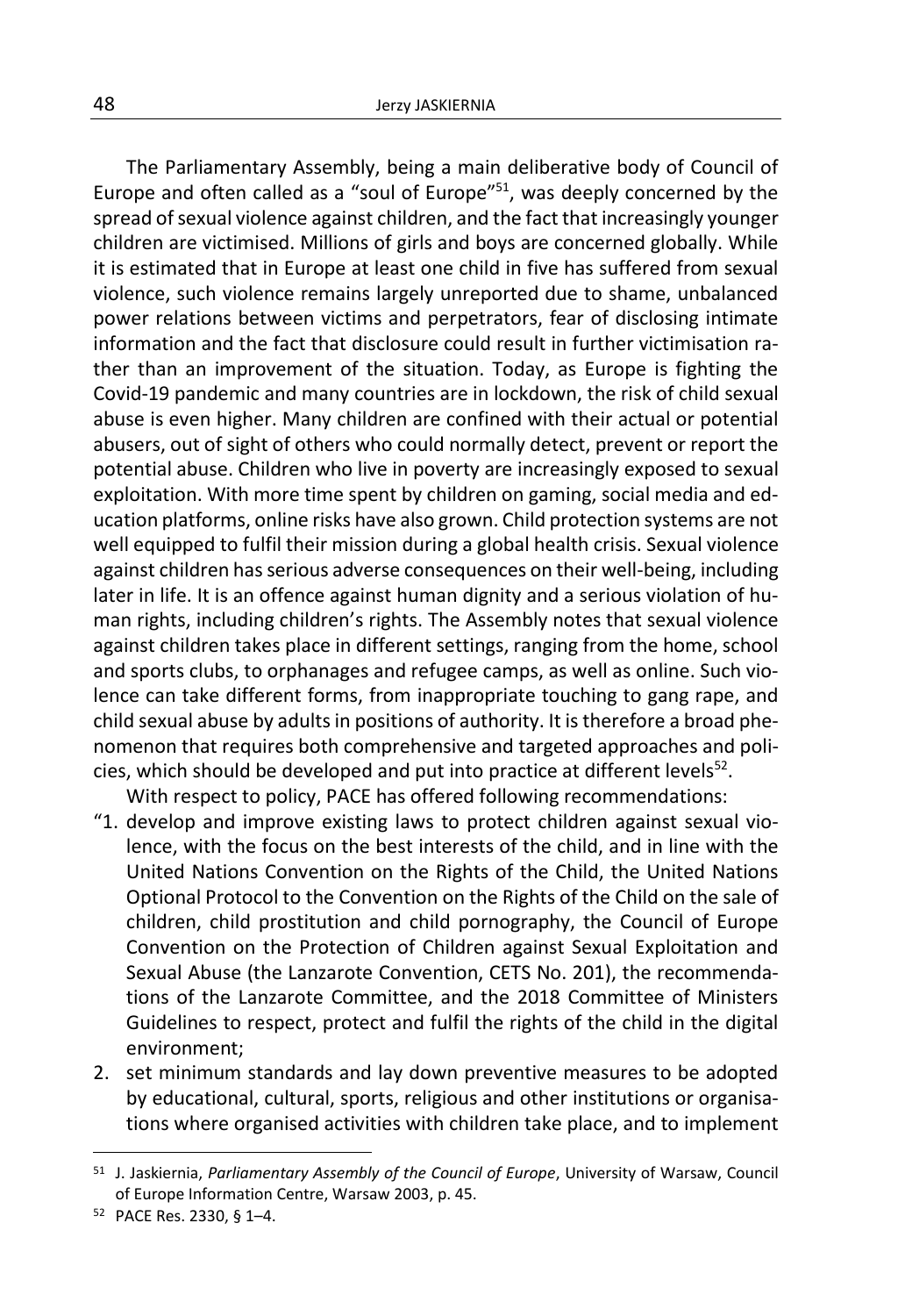their legal liability if these requirements are not met, including an obligation to report sexual violence, access to free legal advice for children of any age, protection for whistle-blowers, appropriate recruitment procedures for people in contact with children, and adequate transparency and accountability;

- 3. ensure that the age of sexual consent is not lower than 18, except in the case of consensual relationships between minors or when there is only a small age difference (up to two years), in which case it should not be lower than 15;
- 4. abolish the statute of limitations for sexual violence against children, or to at least ensure that the prescription periods for sexual violence against children in civil and criminal law are proportionate to the gravity of the alleged abuse and, in any case, no shorter than thirty years after the victim has reached the age of 18;
- 5. consider all possible options to ensure adequate financial compensation for individuals who are victims of sexual violence as children, commensurate with the harm suffered, including by the setting up of national funds for victims who are not compensated by the perpetrator, or the liable institution or legal entity;
- 6. ensure that international and national frameworks and legislation are effectively translated into action at local level and that systematic monitoring of implementation takes place; make full use of parliamentary oversight in relevant monitoring procedures;
- 7. support the creation of "ombudspersons for children" and the strengthening of their role in protecting children from sexual violence;
- 8. align policy and practice with the results of research into sexual abuse against children;
- 9. develop policy guidelines on the protection of children against sexual abuse and sexual exploitation during national emergency situations" 53 .

With respect to protection and support, the Parliamentary Assembly of the Council of Europe has offered following recommendations:

- "1. ensure that adequate and appropriate support to the victims of sexual violence against children is available and accessible, free of charge, including specialised support for both children and adults who were victimised as children;
- 2. promote interdisciplinary co-operation and co-ordination, including by means of setting up child-friendly structures and services for abuse disclosure and child protection, based on the Icelandic model of *Barnahús,* with a view to reducing trauma and re-victimisation of child victims;
- 3. promote training for professionals and volunteers in contact with children, including coaches, health or education professionals and confidential coun-

<sup>53</sup> Ibidem, § 6.1.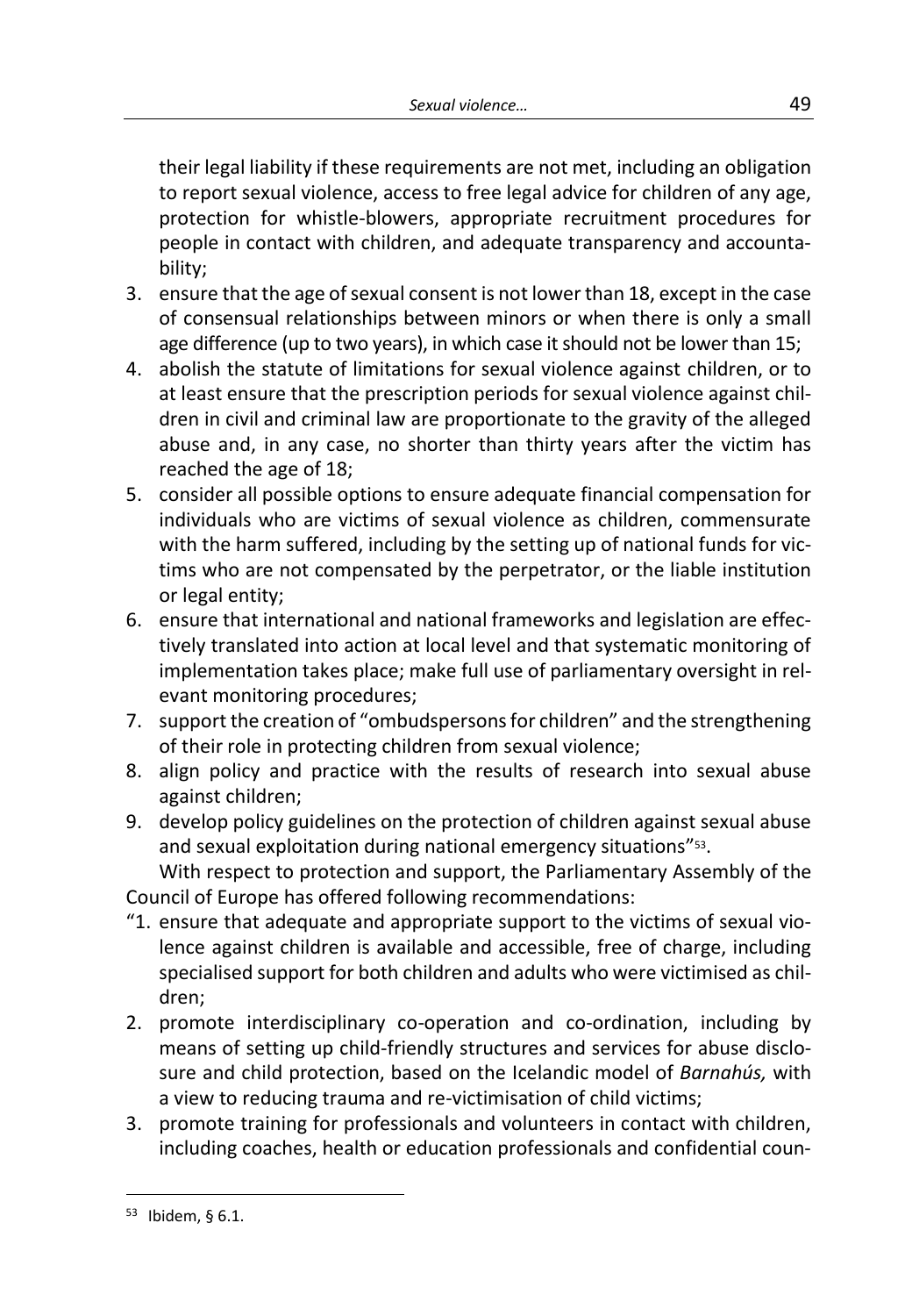sellors; such training should include the skills required to identify signs of abuse and to take appropriate action;

- 4. ensure that steps to deal with sexual violence against children are included in the mandates of all establishments that run organised activities with the participation of children; these should include high-level organisations, such as National Olympic Committees and international and national sports federations, and also local organisations such as clubs, schools or associations; such mandates should be translated into codes of conduct, rules and regulations; such measures should be required at each level as a condition for receiving public funding;
- 5. ensure that adequate financial and other resources are available, in order to sustain such action, including in times of pandemics or other emergency situations<sup>54</sup>.

With respect to prosecution, to ensure that the requirements of the Lanzarote Convention and of the Council of Europe Guidelines on child-friendly justice are fully respected, and:

- 1. when children are perpetrators of sexual violence, that alternative measures and restorative justice procedures are applied; criminal prosecution should be used as a last resort;
- 2. when children are victims or witnesses, that they are properly supported throughout investigations and court proceedings;
- 3. that in all cases, the best interests of the child are paramount, as recommended in the United Nations Convention on the Rights of the Child"<sup>55</sup>. With respect to prevention Parliamentary Assembly of the Council of Europe

recommended:

- "1. raise public awareness of sexual violence against children by means of campaigns, materials and programmes, including the use of media and social networks; make full use of the European Day for the Protection of Children against Sexual Exploitation and Sexual Abuse – 18 November – as an opportunity for raising awareness of sexual violence against children;
- 2. support comprehensive and appropriate sexuality and relationship education in schools from an early age and as part of lifelong learning programmes, including respectful relationship building and practical guidance on how individuals may protect themselves against and report sexual violence;
- 3. provide guidance for the general public on how to respond to suspected child sexual abuse;
- 4. promote a culture of openness in all institutions, in order to ensure that victims of violence receive the support that they need.

<sup>54</sup> Ibidem, § 6.2.

<sup>55</sup> Ibidem, § 6.3.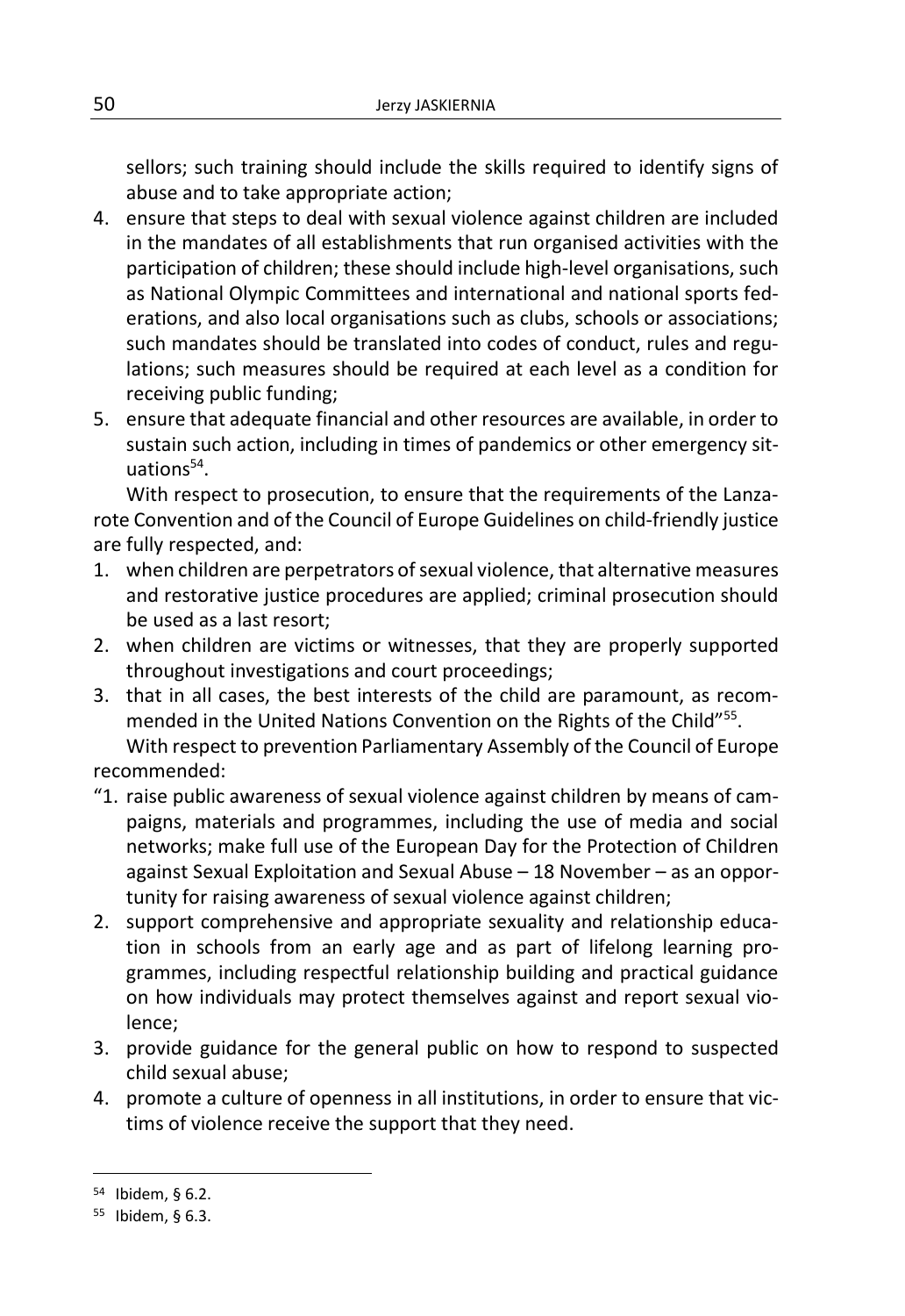To develop and strengthen the social responsibility and accountability of businesses and media, including social media, in preventing the over-sexualisation of children and the "pornification" of youth culture, and in addressing child sexual abuse; build alliances with trade unions and civil society organisations and seek their advice in developing strategies, legislation, guidelines and good practice"<sup>56</sup>.

With respect to participation and co-operation, Parliamentary Assembly of the Council of Europe recommended to:

- "1. involve survivors of child sexual abuse in the promotion of children's rights and in developing legislation, good practice and monitoring systems, while paying due attention to safeguarding their integrity and well-being;
- 2. support regional, national, European and international co-operation in the area of protecting children from sexual violence"<sup>57</sup>. Additionally, the Parliamentary Assembly of the Council of Europe:
- "1) called on the Council of Europe member States that have not yet ratified the Lanzarote Convention and the Council of Europe Convention on Preventing and Combating Violence against Women and Domestic Violence (Istanbul Convention, CETS No. 210) to do so as a matter of priority, as a contribution to the United Nations Sustainable Development Goals Target 16.2: "End abuse, exploitation, trafficking and all forms of violence against and torture of children";
- 2) called on the countries that are not member States of the Council of Europe to sign and ratify the Lanzarote Convention;
- 3) support the continuation and further development of the Start to Talk campaign and the design and promotion of Council of Europe materials on addressing sexual violence against children;
- 4) further support the European Day for the Protection of Children against Sexual Exploitation and Sexual Abuse  $-18$  November  $-$  as an opportunity for raising awareness of sexual violence against children;
- 5) called on the UN Committee on the Rights of the Child to support the creation of an observer seat for a Council of Europe representative"<sup>58</sup>.

# **5. Final observations**

In the light of the analysis carried out, there is no doubt that the resolution and recommendations developed by the Parliamentary Assembly of the Council of Europe are important for the broad front in the fight against sexual violence against children. The Council of Europe is a highly specialized organization on

<sup>56</sup> Ibidem, § 6.4.

<sup>57</sup> Ibidem, § 6.5.

<sup>58</sup> PACE Rec. 2175 (2020), § 5.1-5.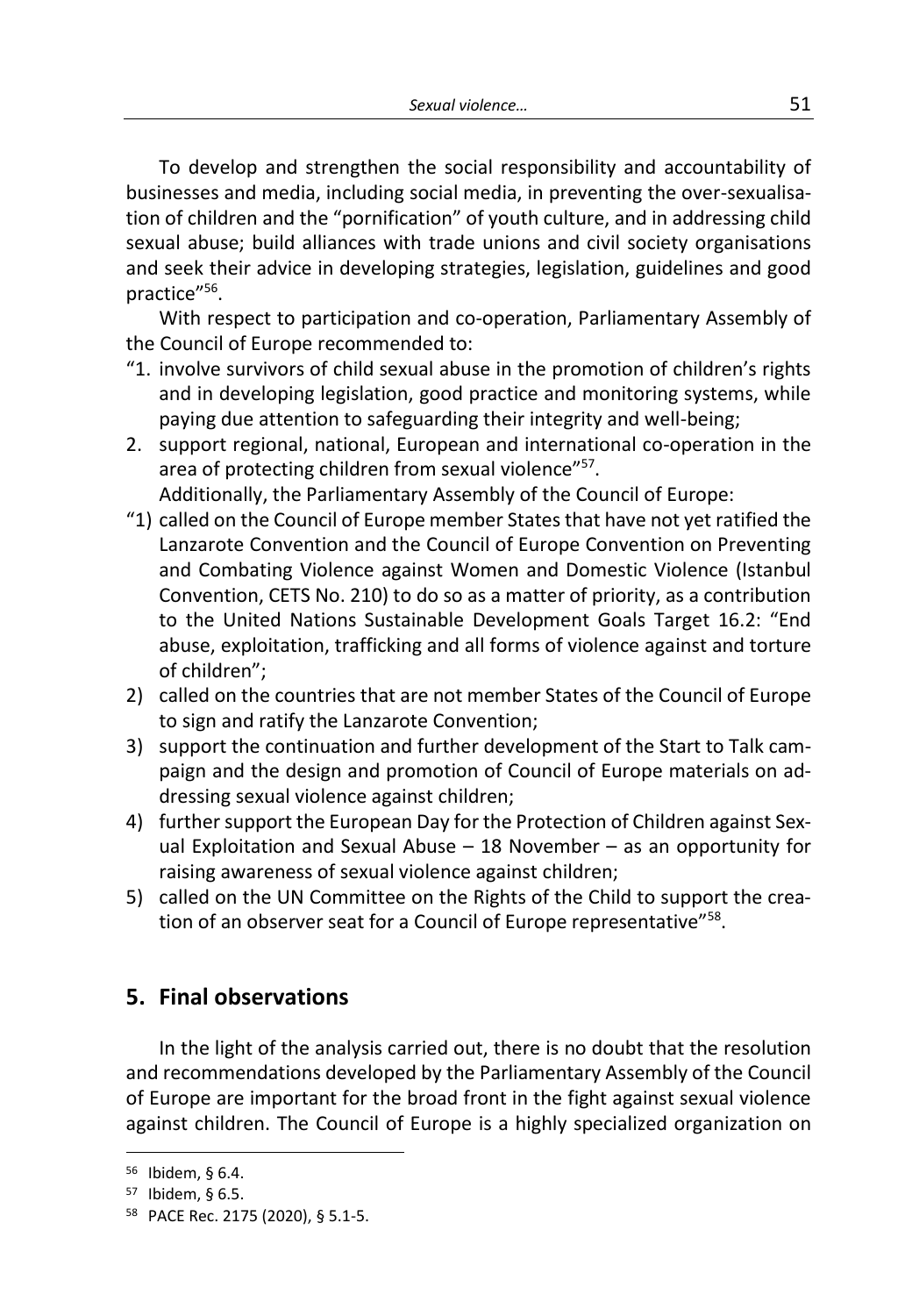democracy, the rule of law and the protection of human rights. So it is not a coincidence that this organization took up the problem of effectively opposing sexual violence against children. The Lanzarote Convention, created in the system of the Council of Europe, is, after all, of key importance among European standards. The Council of Europe therefore has a special title to examine the effectiveness of this instrument after 10 years of its operation. Of original significance in the documents adopted by the Parliamentary Assembly of the Council of Europe is the recognition that the Covid-19 pandemic brings new threats to the issue of sexual violence against children. The recommendations developed by the PACE are therefore the organization's contribution to the search for remedial instruments. Even thou such a recommendation represents so called *soft law*, which is not legally binding, they represent *de minimis* a know how do deal more effectively with sexual violence of children. The governments of CoE's member states should analyzed them and implement wherever it is possible in country's circumstances. At the same time, the Council of Europe is aware that its activities are only part of the international effort to counteract sexual violence against children. What is needed here is coordination of the actions of state authorities and international organizations, as well as continuous verification of the usefulness of instruments that have been included in the solutions adopted so far, especially in the Lanzarote Convention.

### **References**

#### **Normative acts and documents**

- ECPAT Terminology Guidelines for the Protection of Children from Sexual Exploitation and Sexual Abuse (Luxembourg Guidelines).
- The Council of Europe Convention on the Protection of Children against Sexual Exploitation and Sexual Abuse (Lanzarote Convention, CETS No. 201).
- The Council of Europe Convention on Preventing and Combating Violence against Women and Domestic Violence (Istanbul Convention, CETS No. 210)
- PACE Recommendation 2330 (2020) on 26 June 2020 *Addressing sexual violence against children – stepping up action and co-operation in Europe*.
- PACE Resolution 2330 (2020) on 26 June 2020 *Addressing sexual violence against children – stepping up action and co-operation in Europe*.

#### **Publications**

Aronowitz A.A., *National Rapporteur on Trafficking in Human Beings and Sexual Violence Against Children, the Netherlands*, [in:] *The Palgrave International Handbook of Human Trafficking*, 2019.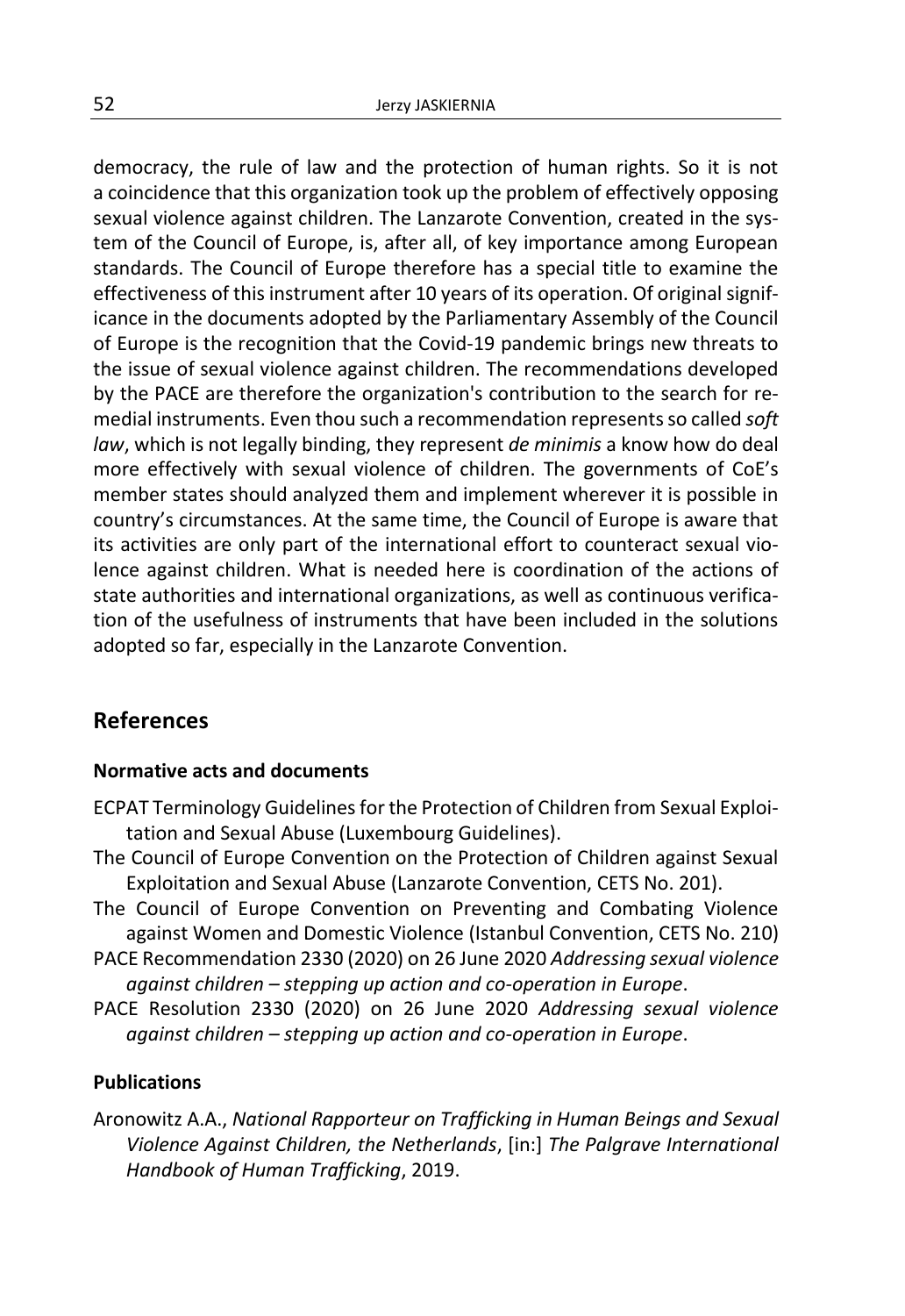Batlukov M., *Questions to identify and prevent sexual violence against children*, "Criminalistics and Forensics", 7 May 2019.

Bjørnseth I., Szabo A., *Sexual Violence Against Children in Sports and Exercise: A Systematic Literature Review*, "Journal of Child Sexual Abuse", 2018, nr 4.

- Bleeker M., Van Der Staal E., *Preventing Sexual Violence Against Children – Effective Sex Education*, "Journal of Sexual Medicine" 2017, nr 5.
- Byers A., *Sexual Assault and Abuse*, Rosen Publishing Group, New York 2015.
- Cabral T.O., Laureano I., *Communication Design Against Child Sexual Violence*, "Advances in Ergonomics in Design" 2018, vol. 777.
- *Children and the Responsibility to Protect*, ed. B. O'Costa, L. Glanville, Brill Nijhoff, Leiden 2019.
- Dettmeijer-Vermeulen C., *PL-24 Tackling Sexual Violence Against Children*, "Journal of Sexual Medicin" 2017, nr 5.
- Devires K.M., Meinck F., *Sexual violence against children and adolescents in South Africa: making the invisible visible*, "The Lancet Global Health" 2018, nr 4.
- Gill A.K., Harrison K., *'I Am Talking About It Because I Want to Stop It': Child Sexual Abuse and Sexual Violence Against Women in British South Asian Communities*, "British Journal of Criminology" 2019, nr 3.
- Grey R., *Prosecuting Sexual and Gender-Based Crimes at the International Criminal Court: Practice, Progress and Potential*, Cambridge University Press, Cambridge 2019.
- Grey R., Sexual *Violence against Child Soldiers: The limits and potential of international criminal law,* "International Feminist Journal of Politics" 2014, nr 4.
- Guimarães J.A.T.L., *Characteristics of physical and sexual violence against children and adolescents examined at the Forensic Medicine Institute in Maceió, Alagoas State, Brazil*, "Cadernos de saúdepública" 2011, nr 8.
- Halder D., *Child sexual abuse and protection laws in India*, Sage Publication, New Delhi 2018.
- Izdebska A., *Długotrwałe konsekwencje przemocy seksualnej wobec dzieci*, [in:] *Człowiek w obliczu prawa,* ed. B. Pastwa-Wojciechowska, "Impuls", Kraków-Sopot 2008.
- Jaskiernia J., *Parliamentary Assembly of the Council of Europe*, University of Warsaw, Council of Europe Information Centre, Warsaw 2003.
- Kitzinger J., *Framing Abuse: Media Influence and Public Understanding of Sexual Violence Against Children*, Pluto Press, London 2004.
- Lees S., Devries K., *Local narratives of sexual and other violence against children and young people in Zanzibar*, "Culture, Health & Sexuality" 2018, nr 1.
- Ling Chan K., *Sexual Violence Against Women and Children in Chinese Societies*, "Trauma, Violence & Abuse" 2009, nr 1.
- McAlinden A.M., *Children as 'risk':sexual exploitation and abuse by children and young people*, Cambridge University Press, Cambridge 2018.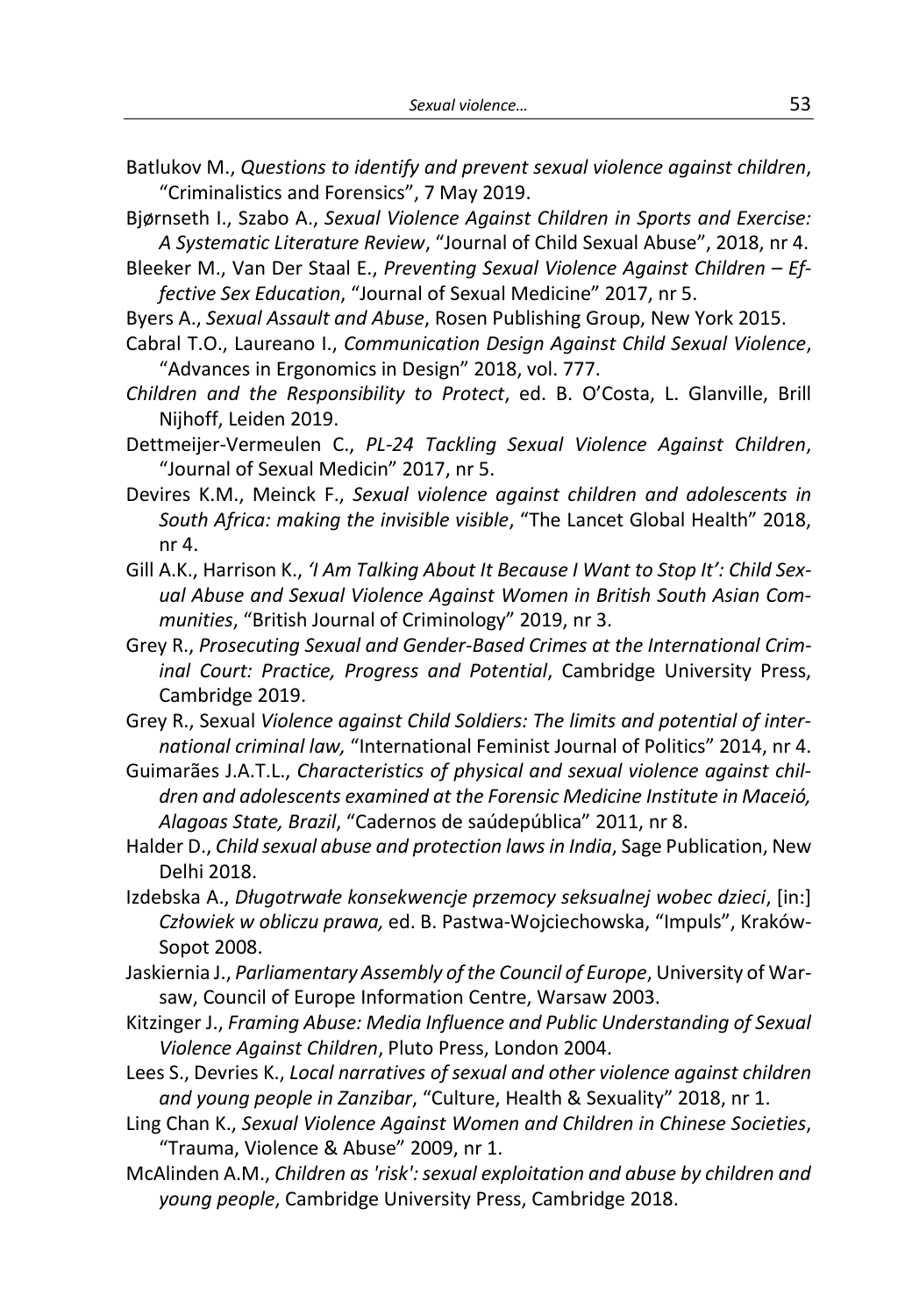- Nutskova E.V., *Diagnostic and forensic assessment of the psychological consequences ofsexual violence and abuse against girls*, "Psihologiâ i Pravo" 2018, nr 4.
- Pearce J., Becket H., *Private/public bodies: 'Normalised prevention' of sexual violence against children*, "Understanding and Responding to Child Sexual Exploitation", 2018.
- *Protecting children from sexual violence: a comprehensive approach*, Council of Europe, Strasbourg 2010.
- Robertson S.M., *Crimes against children: sexual violence and legal culture in New York City, 1880-1960*, University of North Carolina Press, Chapel Hill – London 2005.
- Rodenhäuser T., *Squaring the Circle: Prosecuting Sexual Violence against Child Soldiers by their 'Own Forces'*, "Journal of International Criminal Justice" 2016, nr 1.
- Seto M., *Pedophilia and sexual offending against children: theory, assessment, and intervention*, American Psychological Association, Washington 2018.
- *Sexual abuse: intervention, coping strategies and psychological impact*, ed. O. Persons, Nova Publishers, New York 2014.
- *Sexually Violent Predators: A Clinical Science Handbook*, eds. W.T. O'Donohue, D.S. Bromberg, Cham 2019.
- Trotz A., *Three Letters against Sexual Violence against Children*, "The Point is to Change the World", 20 April 2020.
- van As A.B., *Physical and sexual violence against children*, "South African Medical Journal" 2016, nr 11.
- von Hohendorff J., Nelson-Gardell D., Habigzang L.F., Koller S.H., *An Integrative Conceptual Model for Enhanced Understanding of the Dynamics of Sexual Violence Against Children*, "Vulnerable Children and Youth in Brazil", 24 October 2017.
- Ward C.L., Artz L., Leoschut L., Kaasanjee R., Burton P., *Sexual violence against children in South Africa: a nationally representative cross-sectional study of prevalence and correlates*, "The Lancet Global Health" 2018, nr 4.